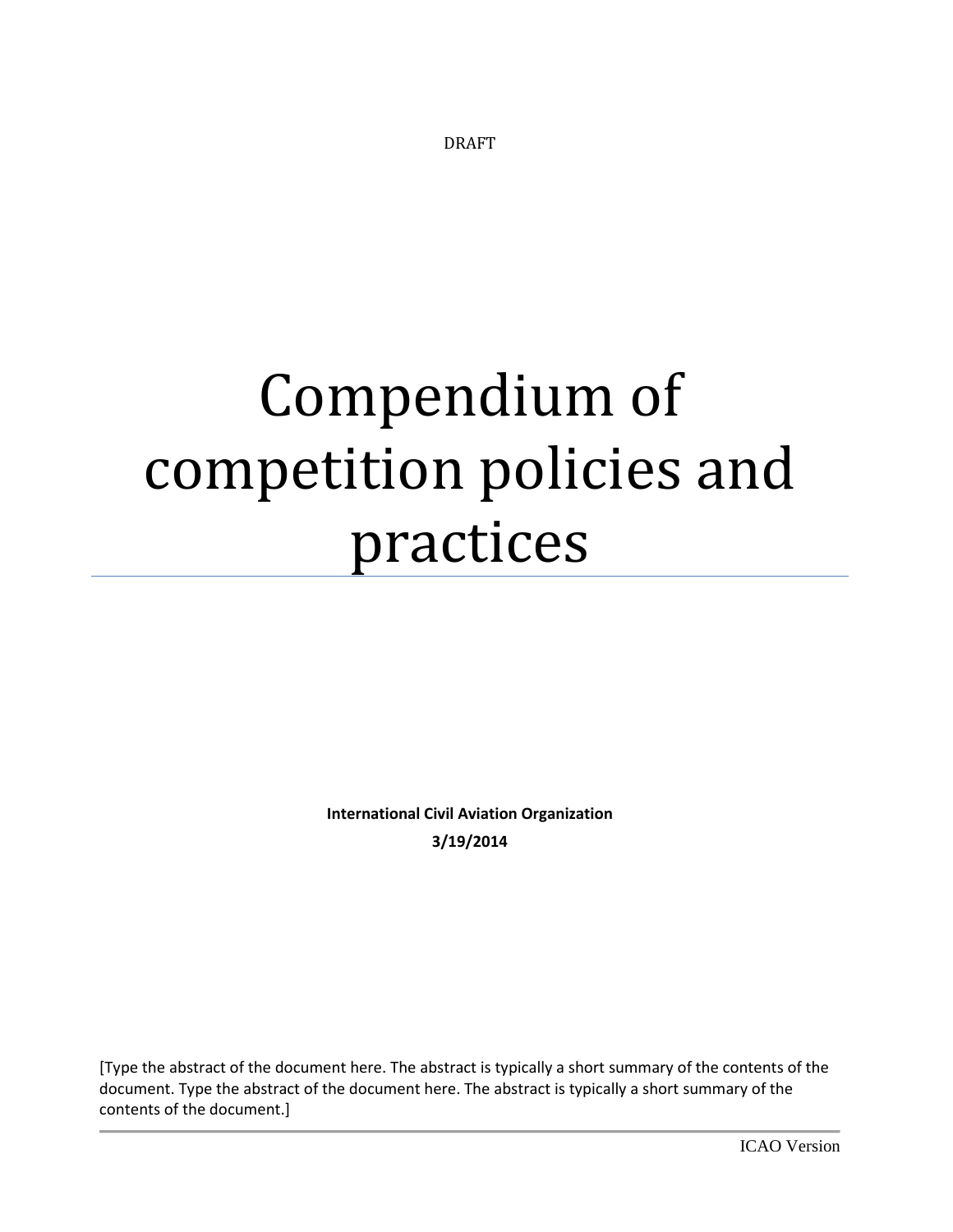As recommended by the ICAO Air Transport Regulation Panel (ATRP) during its Eleventh Meeting (Montréal, 4 to 8 June 2012) and requested during the Sixth Worldwide Air Transport Conference (ATConf/6) held in Montréal (18 to 22 March 2013) in [the working paper ATConf/6-WP/4 \(Fair](http://www.icao.int/Meetings/atconf6/Pages/WorkingPapers.aspx#wp4)  [competition in international air transport\).](http://www.icao.int/Meetings/atconf6/Pages/WorkingPapers.aspx#wp4)

As the global air transport market is becoming increasingly open and competitive, it is more important to ensure that competition is not distorted by unfair practices. It requires the elimination or reduction of anticompetitive or predatory practices and also an effective cooperation between States and regional groupings. As agreed by ATConf/6, "cooperation among existing competition authorities should be encouraged in order to foster more compatible approaches […]. In this regard, States voiced support for the development by ICAO of a compendium of competition policies and practices."

The ICAO Secretariat has developed this compendium of competition policies and practices in force nationally and regionally. This is a non-exhaustive compilation in force as of 1 February 2014 and is divided in two parts:

- The first part provides an overview of competition policies applicable to international air transport in different regions groupings and States. Among the existing variety of competition policies, certain general common themes can be identified and are described separately:
	- (i) Anti-competitive behaviours, including cooperation agreements, abuse of dominance and monopoly;
	- (ii) Merger control;
	- (iii) State aid.
- The second part provides a compilation of practices used by States and regional entities. This part identifies examples of practices aimed at preventing anti-competitive behaviour and fostering more compatible regulatory approaches. Three areas are described separately:
	- (i) Bilateral cooperation;
	- (ii) Multilateral cooperation;
	- (iii) Role of international organizations.

This compendium was developed with a view to provide easy and quick access to relevant policies or practices. Whenever possible, hyperlinks have been inserted as reference. In certain cases the material is only available in a language other than English – in particular the French language with respect to the African continent.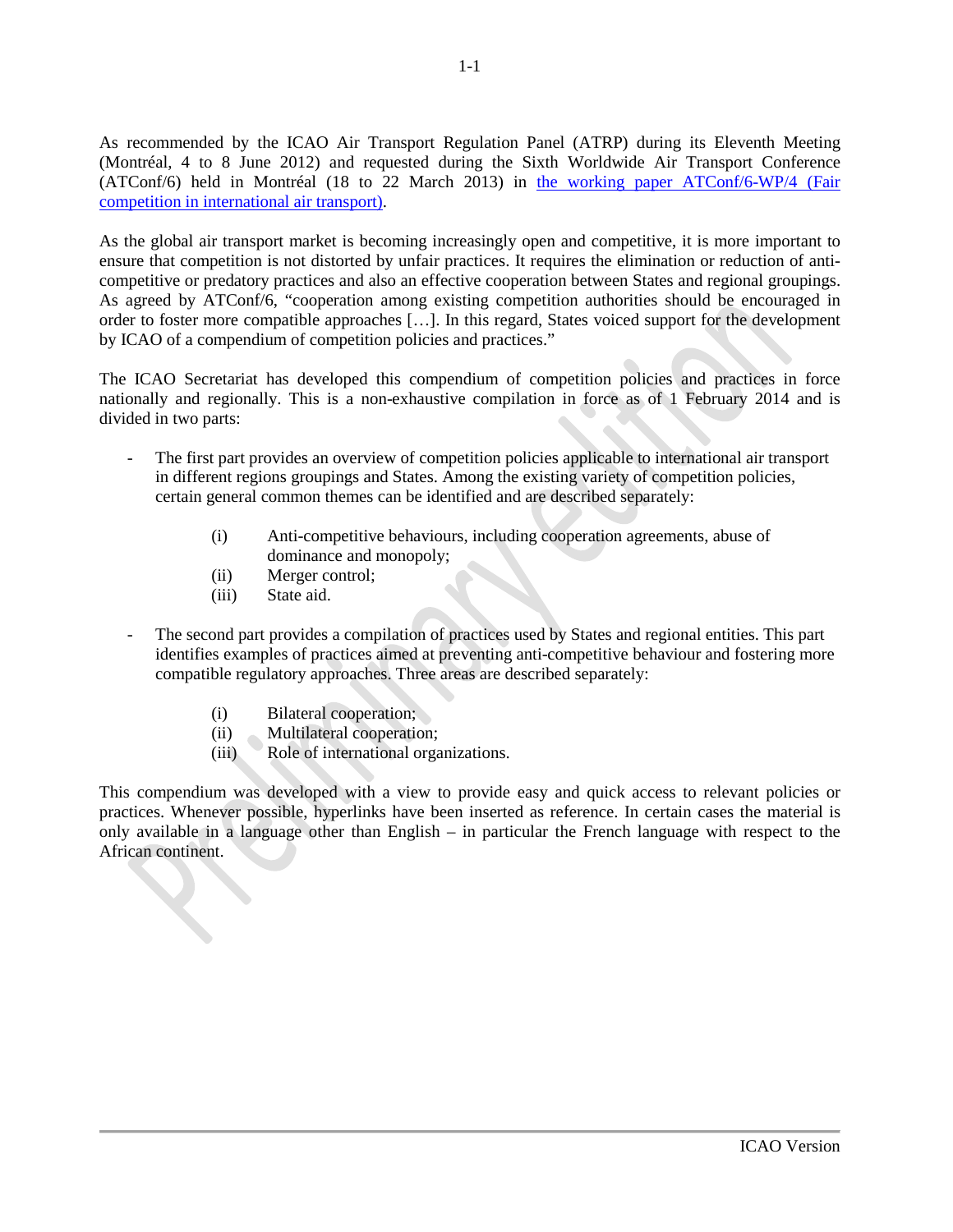# **I. POLICIES**

# 1. **ANTICOMPETITIVE BEHAVIOURS – PROHIBITIVE CONDUCT:**

## 1.1 **CO-OPERATION AGREEMENTS (horizontal/vertical and cartel agreements – anticompetitive practices/decisions/agreements)**

1.1.1 Many airlines have entered into commercial relationships with foreign/domestic airlines in order to be able to expand their networks and to remain competitive. These complex arrangements may include ticketing-and-baggage agreements, joint-fare agreements, dry leases, wet leases, reciprocal airport agreements, blocked space relationships, computer reservations systems joint ventures, joint sales offices and telephone centers, e-commerce joint ventures, frequent flyer program alliances, code-sharing, coordination of pricing and scheduling, pooling of traffic and revenue, and more recently, metal neutral joint ventures.

1.1.2 Such agreements can have adverse effects on users and competition in certain conditions if no appropriate control mechanisms are put in place to prevent unfair competition practices. Anticompetitive practices, such as cartels, may also have negative impacts. Effective Competition rules and review procedures are required to preserve consumer welfare and ensure fair competition.

## 1.1.3 **AFRICA**

1.1.3.1 The [Yamoussoukro Decision,](http://www.afcac.org/en/documents/conferences/July2012/yde.pdf) adopted in 1999, aims at liberalizing the air transport in Africa.

1.1.3.2 Under the leadership of the African Union (AU), the African Civil Aviation Commission (AFCAC), together with the various Regional Economic Communities (RECs), are progressively developing and implementing competition rules applicable to the air transport under the umbrella of Article 7 (competition rules) of the Yamoussoukro decision, which aims at ensuring fair competition on a nondiscriminatory basis for African airlines.

1.1.3.3 The liberalization of air transport in Africa has largely relied on regional initiatives carried out by the African RECs.

1.1.3.4 More information can be found at:

- a) [Compendium of Air Transport Integration and Cooperation Initiatives in Africa](http://www.icao.int/sustainability/Documents/Compendium_FairCompetition/Africa/ECA_Compendium-AirTransportIntegrationCooperationInitiatives_Africa_2005.pdf) (Economic Commission for Africa, 2005)
- b) [ICAO/ATAG/WB Development Forum Maximizing Civil Aviation's Economic](http://www.icao.int/Meetings/wrdss2011/Documents/DevelopmentForum2006/YamousoukroDecision.pdf)  [Contribution Safe, Secure and Sustainable Air Transport in Open Skies Challenges](http://www.icao.int/Meetings/wrdss2011/Documents/DevelopmentForum2006/YamousoukroDecision.pdf)  [and Potential,](http://www.icao.int/Meetings/wrdss2011/Documents/DevelopmentForum2006/YamousoukroDecision.pdf) Montreal, Canada 24-26 May 2006 *Implementation of the Yamoussoukro Decision Progressing or stalled?*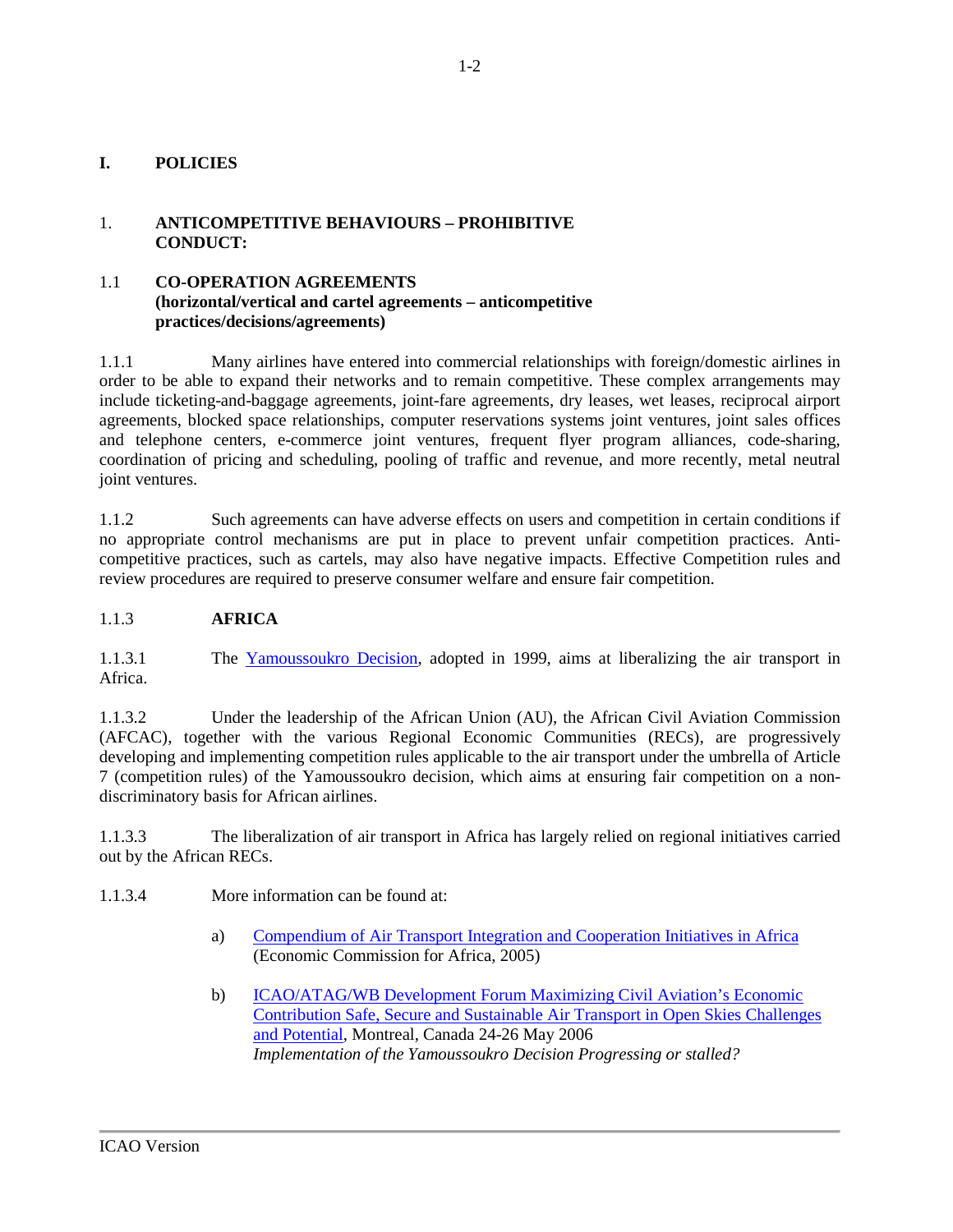- *1.1.3.5 COMESA – EAC – SADC*
	- a) [Common Draft Regulations on Competition adopted in 2004](http://www.icao.int/sustainability/Documents/Compendium_FairCompetition/Africa/COMESA-EAC-SADC_COMPETITION-REGULATIONS-PAPER.pdf) (Joint Air Transport Competition Rules)

Guidelines, Provisions and Procedures for the Implementation of Regulations for Competition in Air Transport Services within COMESA, EAC and SADC 2006 *Art 4: Anti-Competitive Practices, Agreements and Decisions Art 8: Exemptions and Safeguard Measures*

#### *1.1.3.6 WAEMU*

a) Treaty of the West African Economic and Monetary Union (WAEMU/UEMOA) *Article 88*

This provision prohibits cartels that may distort competition in the common market.

b) [Règlement N°2/2002/Cm/Uemoa Économique et Monétaire Ouest Africaine](http://www.icao.int/sustainability/Documents/Compendium_FairCompetition/Africa/UEMOA_Pratiques-commerciales-anticoncurrentielles.pdf)

Règlement relatif aux pratiques anticoncurrentielles à l'intérieur de l'UEMOA *Art 3 : Ententes anticoncurrentielles Article 7 : Exemptions individuelles et par catégorie*.

The possibility of individual or block exemptions should be noted.

c) [Règlement N°3/2002/Cm/Uemoa Relatif aux Procédures Applicables aux Ententes et](http://www.uemoa.int/Pages/Actes/NewPages/reglement_3_2002_CM_UEMOA.aspx)  [Abus de Position Dominante à L'intérieur de l'union Économique et Monétaire Ouest](http://www.uemoa.int/Pages/Actes/NewPages/reglement_3_2002_CM_UEMOA.aspx) [Africaine](http://www.uemoa.int/Pages/Actes/NewPages/reglement_3_2002_CM_UEMOA.aspx)

## *1.1.3.7 CEMAC*

- a) [Règlement n ° 6/99/CEMAC-003-CM-02](http://www.izf.net/fr/pages/r-glement-n-699cemac-003-cm-02) *Article 5: Égalité de traitement Article 18: Obligations commerciales et tarifaires Article 20 : Coopération inter-compagnies*
- b) [Code de l'Aviation Civile de la Communauté économique et monétaire de l'Afrique](http://www.icao.int/sustainability/Documents/Compendium_FairCompetition/Africa/Code-aviation-civile_CEMAC2012.pdf)  [Centrale](http://www.icao.int/sustainability/Documents/Compendium_FairCompetition/Africa/Code-aviation-civile_CEMAC2012.pdf) (Juillet 2012)
- c) CEMAC [Regulation No. 1/99/UEAC-CM-639](http://www.icao.int/sustainability/Documents/Compendium_FairCompetition/Africa/CEMAC_Pratiques-com_anticoncurentielles.pdf) of 25 June 1999

## *CHAPITRE 1: LES ENTENTES*

## *Articles 2 to 4*

The possibility of exemption from Article 2 is provided under Article 3 (three cumulative conditions and notification).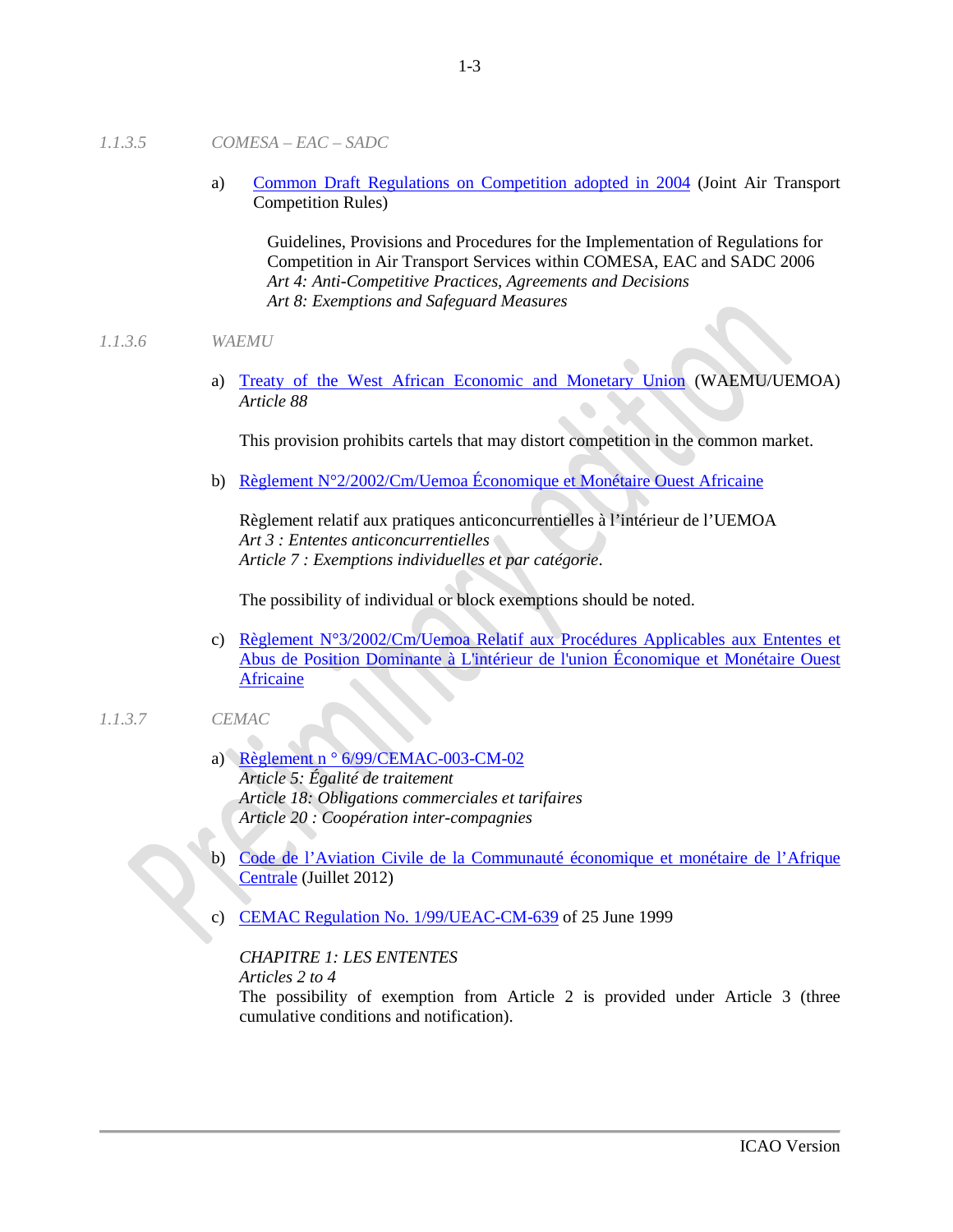#### 1.1.4 **NORTH AFRICAN AND ARAB STATES**

- *1.1.4.1 ARAB CIVIL AVIATION COMMISSION (ACAC)*
	- a) Agreement for the Liberalization of Air Transport between the Arab States 2004 [\(Original](http://www.icao.int/sustainability/Documents/Compendium_FairCompetition/Africa/ArabLiberalisation_OpenSkiesAgreement_ar.pdf) and [English-Translated](http://www.icao.int/sustainability/Documents/Compendium_FairCompetition/Africa/ArabMultilateralAgreement_en.pdf) Versions)

*Article 9: Competition And Non-Discrimination Annex 2: Rules Of Competition Annex 3: Guarantees Article 44: Implementation and Follow-Up*

For information, the States Parties to the agreement are the following: Jordan, United Arab Emirates, Bahrain, Tunisia, Algeria, Djibouti, Saudi Arabia, Sudan, Syrian Arab Republic, Somalia, Iraq, Oman, Palestine, Qatar, Union of the Comoros, Kuwait, Lebanon, Libya, Egypt, Morocco, Mauritania, Yemen.

The Signatory States are the following: Jordan, Bahrain, Tunisia, Sudan, Syrian Arab Republic, Somalia, Iraq, Oman, Palestine, Lebanon, Egypt, Yemen.

It should be noted that jurisdictions such as the United Arab  $Emitates<sup>1</sup>$  $Emitates<sup>1</sup>$  $Emitates<sup>1</sup>$  or Saudi Arabia<sup>[2](#page-4-0)</sup> have recently enacted competition laws but those rules are either not applicable to air transport, or have not yet been implemented.

## 1.1.5 **ASEAN**

a) ASEAN Multilateral Agreement on Air Services, signed in Manila, 20 May 2009

*Article 12 - Fair Competition Article 13 - Safeguards*

b) [2011 ASEAN Regional Guidelines on Competition Policy](http://www.icao.int/sustainability/Documents/Compendium_FairCompetition/ASEAN/ASEAN-RegionalGudelinesonCompetitionPolicy.pdf)

The provision prohibits anticompetitive agreements (horizontal and vertical agreements) and cartels. It also provides the possibility of exemptions or exclusions from application of competition law (see 3.5/, p.12). Key rationale for granting exemptions or exclusions from competition law provisions to specific industries or activities includes strategic and national interest, security, public, economic and/or social considerations.

 <sup>1</sup> While the United Arab Emirates (the "UAE") has enacted a regulatory framework governing anti-competitive behavior and monopoly practices (Federal Law No. 4 of 2012 Concerning Regulating Competition, which came into effect on February 23, 2013), it excludes a range of sectors and activities, including air transport from the scope of the law. The scope of the UAE Competition Law is likely to affect commercial practices and transactions across the UAE for both local and international entities. The UAE Competition Law introduces standard international competition law principles and focuses on: (i) merger controls, (ii) restrictive agreements, and (iii) abuse of dominance.

<span id="page-4-0"></span> $2$  The [Civil Aviation Law](http://www.icao.int/sustainability/Documents/Compendium_FairCompetition/Africa/SaudiarabiaCivil_Aviation_Law_English.pdf) was approved in 2005, though the law did not contain any rules regarding competition. That means the Council of Competition Protection (CCP) has general authority to apply general competition law to the civil aviation sector.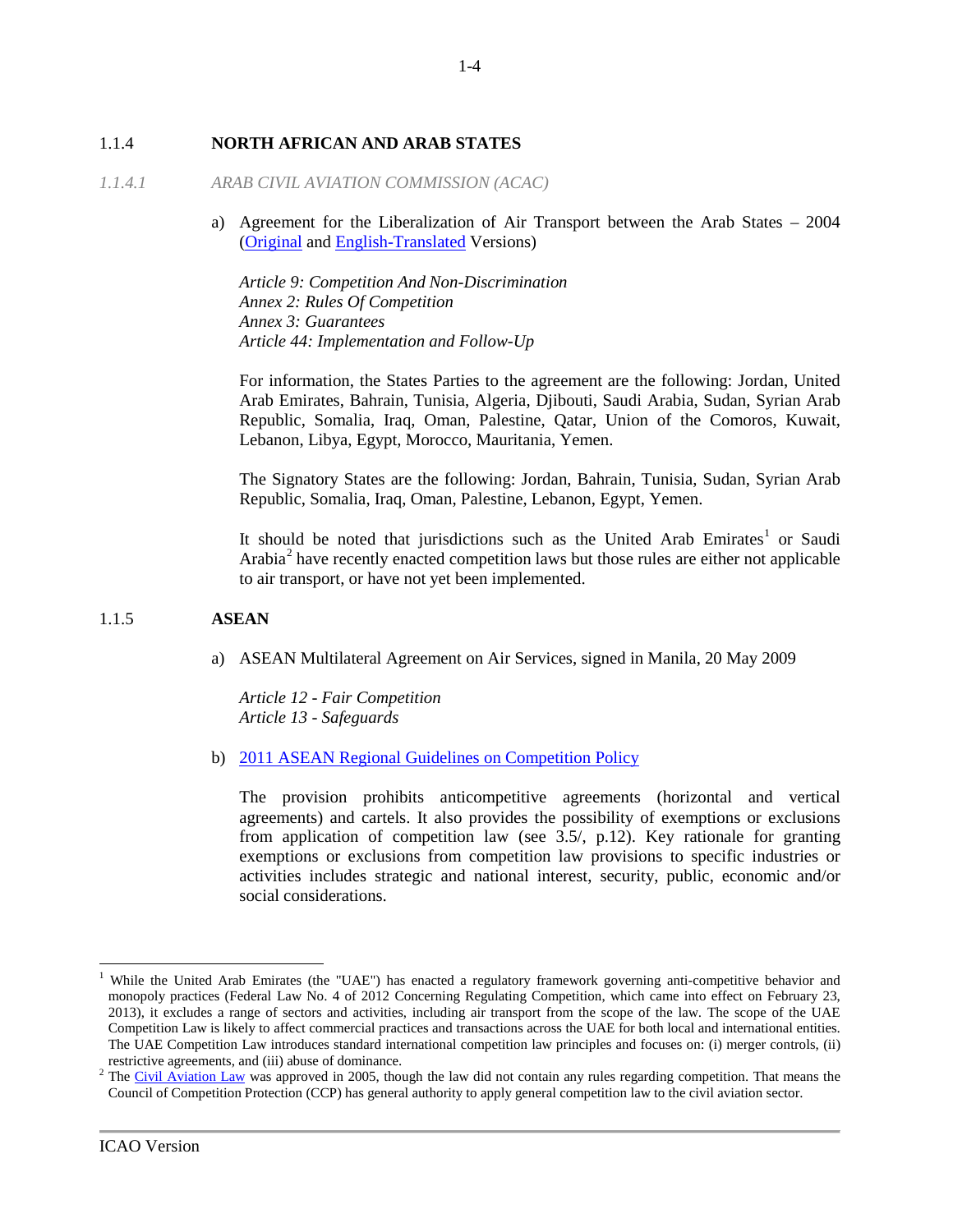#### 1.1.6 **AUSTRALIA**

#### a) [Competition and Consumer Act 2010 -](http://www.comlaw.gov.au/Details/C2013C00004/Html/Volume_1) C2013C00004

*Section 45 of the Competition and Consumer Act (Volume I)*

The provision includes in particular cartel conduct and identifies four forms of activity: price fixing, market division, restricting outputs and bid rigging. The [immunity policy for](https://www.accc.gov.au/system/files/Immunity%20policy%20for%20cartel%20conduct%20and%20interpretation%20guidelines.pdf)  [cartel conduct](https://www.accc.gov.au/system/files/Immunity%20policy%20for%20cartel%20conduct%20and%20interpretation%20guidelines.pdf) provides incentives for applicants to disclose cartel conduct by making a corporation or individual eligible for conditional in specified circumstances and under key requirements.

# 1.1.7 **CHINA**

a) [Antimonopoly Law of the people's republic of China of 30 August 2007, Presidential](http://www.icao.int/sustainability/Documents/Compendium_FairCompetition/China/Anti-monopoly-Law_China.pdf)  [Order No 68](http://www.icao.int/sustainability/Documents/Compendium_FairCompetition/China/Anti-monopoly-Law_China.pdf)

*Chapter II Monopoly Agreement Articles 13, 14 Article 15: provides the possibility of exemption under three cumulative conditions. (Airlines can perform a "self-assessment" to determine whether their agreement may qualify for the exemption under Article 15 removing the need to apply to the antitrust authorities).*

At this stage of development of the anti-monopoly law, there is no case law or guidelines to assess how such principles will be applied to airlines alliances.

## 1.1.8 **EUROPEAN UNION**

a) [Treaty on the Functioning of the European Union](http://www.icao.int/sustainability/Documents/Compendium_FairCompetition/EU/TFEU.pdf)

*Title VII - Common Rules on Competition, Taxation and Approximation of Laws Chapter 1 - Rules on Competition Section 1 - Rules Applying to Undertakings Article 101*

These provisions prohibit agreements between undertakings and concerted practices which may affect trade between Member States and which prevent, restrict or distort competition within the internal market.

b) [Council Regulation \(EC\) No 1/2003 of 16 December 2002 on the implementation of](http://www.icao.int/sustainability/Documents/Compendium_FairCompetition/EU/EC-reg-1-2003.pdf)  [the rules on competition laid down in Articles 81 and 82 of the Treaty](http://www.icao.int/sustainability/Documents/Compendium_FairCompetition/EU/EC-reg-1-2003.pdf)

This rule introduced an a posteriori control following self-assessment of the concerned undertakings of the compliance of their co-operative agreement with EU competition rules.

Under Article 101 (3) TFEU, an agreement which may otherwise be considered as restricting competition under Article 101(1) TFEU may nonetheless be allowed if, on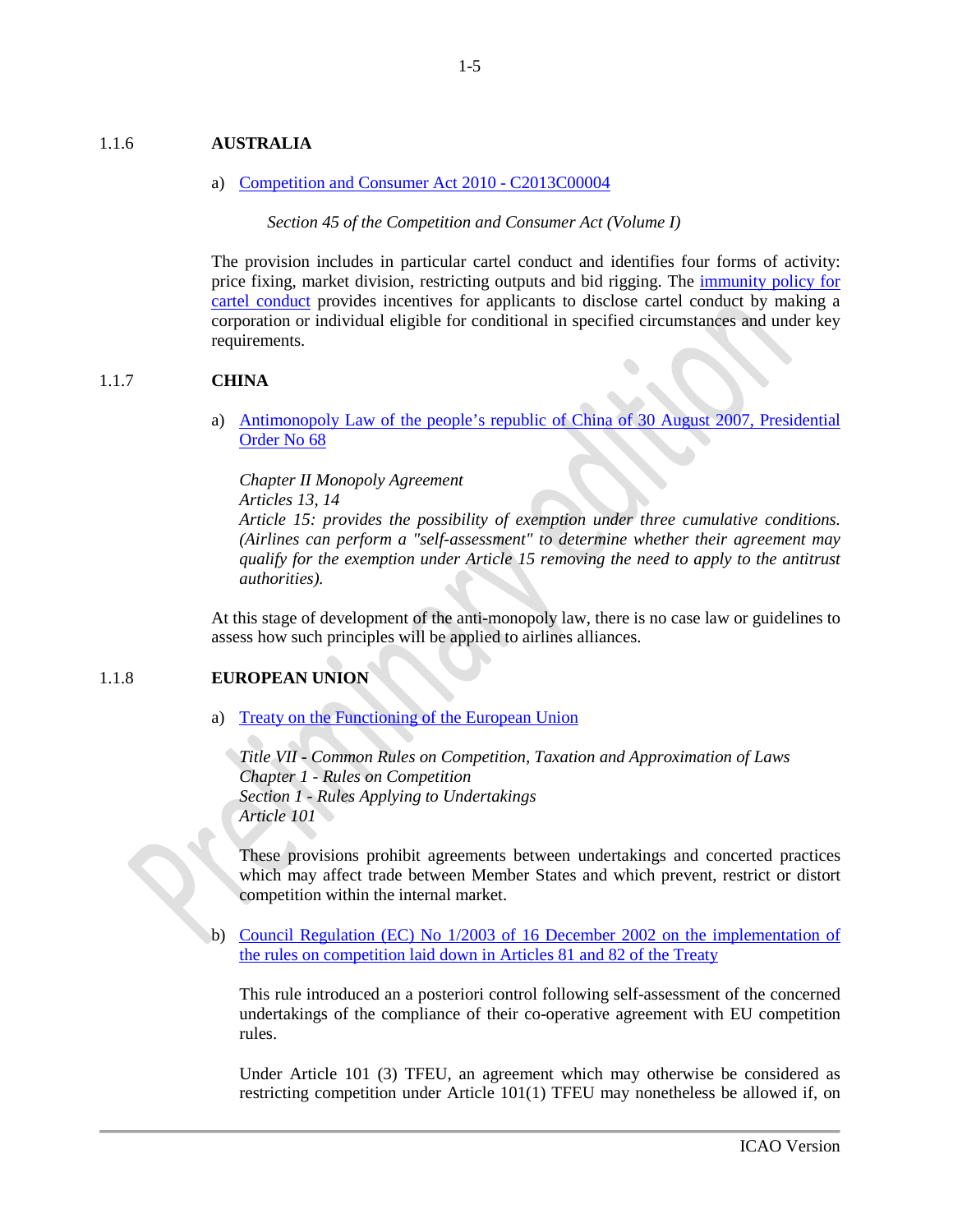balance, it creates sufficient benefits to consumers and meets the four cumulative criteria set in the Article 101(3) TFEU.

*See also [General Guidelines for details on criteria and procedure.](http://eur-lex.europa.eu/LexUriServ/LexUriServ.do?uri=CELEX:52004XC0427(07):EN:NOT)* 

# 1.1.9 **UNITED STATES OF AMERICA**

a) [Section 1 of the Sherman Act of July 2, 1890 -](http://www.icao.int/sustainability/Documents/Compendium_FairCompetition/US/AntitrustDivisionManual-chapter2.pdf) 15 U.S.C. § 1

The Sherman Act prohibits contracts, combinations, and conspiracies that unreasonably restrain interstate and foreign trade. It also outlaws agreements among competitors to fix prices, rig bids, and allocate customers, which are punishable as criminal felonies.

United States (U.S.) air carriers are required to submit cooperative service agreements that they have with each other, such as arrangements for reciprocal code sharing, joint frequent flyer and lounge access, and joint marketing, to the U.S. Department of Transportation (DOT) for review before implementation according to [49 USC 41720.](http://www.icao.int/sustainability/Documents/Compendium_FairCompetition/US/US-Code_41720.pdf)  The Department does not approve or disapprove the commercial agreements, it conducts a review to ensure that these agreements would not harm the public and are not anti-competitive. The DOT can take action under its statutory authority to preserve competition under [49 USC 41712.](http://www.icao.int/sustainability/Documents/Compendium_FairCompetition/US/USCODE-41712.pdf)

Major U.S. and foreign air carriers may, under [49 U.S.C §§ 41308-41309,](http://www.icao.int/sustainability/Documents/Compendium_FairCompetition/US/lii_usc_TI_49_ST_VII_PA_A_30_ii_CH_413_SE_41308.pdf) request a grant of immunity from the U.S. antitrust laws to operate certain commercial alliances. Immunity allows these airlines to coordinate their fares, services and capacity as if they were a single carrier in these markets, subject to certain conditions. A two-step analysis is conducted by the U.S. Department of Transportation for approval. The general criteria adopted is in the public interest [49 U.S.C §§ 40101.](http://www.icao.int/sustainability/Documents/Compendium_FairCompetition/US/USCODE-2011-title49-subtitleVII-partA-subparti-chap401-sec40101.pdf)

More information is available on DOT's documentation on alliances and code sharing at: [http://www.dot.gov/policy/aviation-policy/competition-data-analysis/alliance](http://www.dot.gov/policy/aviation-policy/competition-data-analysis/alliance-codeshares)[codeshares.](http://www.dot.gov/policy/aviation-policy/competition-data-analysis/alliance-codeshares)

# 1.1.10 **LATIN AMERICA**

*1.1.10.1 BRAZIL – COMPETITION LAW*

[Constitutional text of October 5, 1988, with the alterations introduced by Constitutional](http://www.icao.int/sustainability/Documents/Compendium_FairCompetition/LACAC/BRAZIL-CONSTITUTION.pdf)  [Amendments No. 1/1992 through 64/2010 and by Revision Constitutional](http://www.icao.int/sustainability/Documents/Compendium_FairCompetition/LACAC/BRAZIL-CONSTITUTION.pdf)  [Amendments No. 1/1994 through 6/1994.](http://www.icao.int/sustainability/Documents/Compendium_FairCompetition/LACAC/BRAZIL-CONSTITUTION.pdf)

*Article 173, paragraph 4* 

[Law nº 12.529, from 30 November 2011](http://www.icao.int/sustainability/Documents/Compendium_FairCompetition/LACAC/BRAZIL-LAW-12529_en.pdf) *Article 36 – Violations* 

Different types of anticompetitive conduct are concerned: horizontal agreements, abuse of dominant position and mergers, acquisitions, and similar transactions.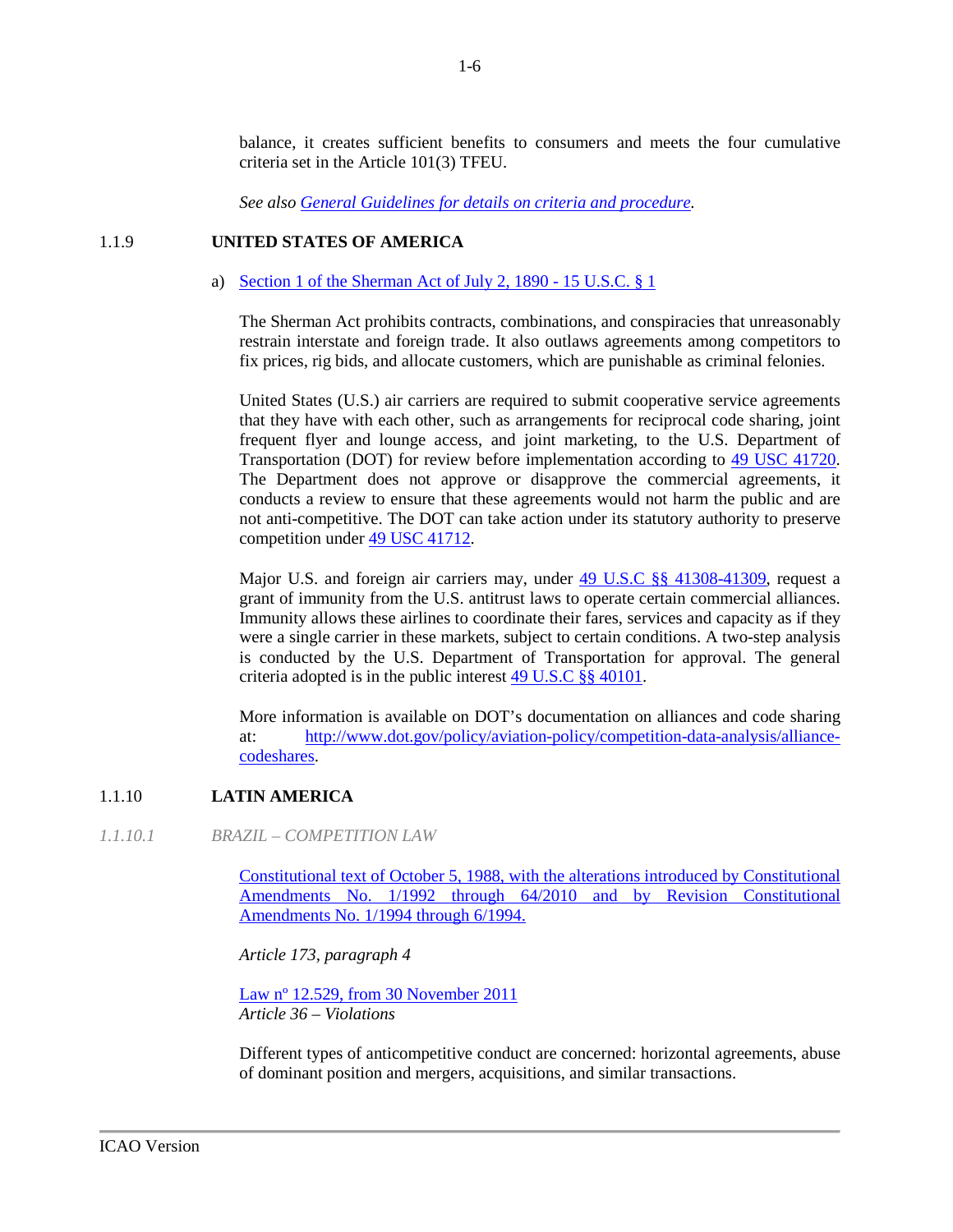#### 1.2 **ABUSE OF DOMINANCE AND MONOPOLY**

- 1.2.1 Three broad categories of abusive behaviour can be identified under this category:
	- a) foreclosure behaviour, whereby the dominant incumbent prevents the entry to the market of new competitors – for instance, exclusive dealing arrangements;
	- b) predatory practices, whereby a dominant company attempts to force its competitors to exit the market, such as predatory pricing; and
	- c) exclusionary conduct, whereby a dominant company uses its market power to discriminate between its suppliers or buyers, thus gaining an unfair advantage in order to extract abnormal advantages.

#### 1.2.2 **AFRICA**

- *1.2.2.1 COMESA – EAC – SADC*
	- a) [Common Draft Regulations on Competition adopted in 2004](http://www.icao.int/sustainability/Documents/Compendium_FairCompetition/Africa/COMESA-EAC-SADC_COMPETITION-REGULATIONS-PAPER.pdf) (Joint Air Transport Competition Rules)

Guidelines, Provisions and Procedures for the Implementation of Regulations for Competition in Air Transport Services within COMESA, EAC and SADC 2006 (adopted in 2007)

*Art 5: Abuse of Dominant Position*

#### *1.2.2.2 WAEMU*

a) [Treaty of the West African Economic and Monetary Union](http://www.icao.int/sustainability/Documents/Compendium_FairCompetition/Africa/TraitReviseUEMOA.pdf) (WAEMU/UEMOA) *Article 88*

This provision prohibits abuse of dominant position that may distort competition in the common market.

b) [Règlement N°2/2002/Cm/Uemoa Économique et Monétaire Ouest Africaine](http://www.icao.int/sustainability/Documents/Compendium_FairCompetition/Africa/UEMOA_Pratiques-commerciales-anticoncurrentielles.pdf)

Règlement relatif aux pratiques anticoncurrentielles à l'intérieur de l'UEMOA

*Art 4 : Abus de position dominante*

- c) [Règlement N°3/2002/Cm/Uemoa Relatif aux Procédures Applicables aux Ententes et](http://www.uemoa.int/Pages/Actes/NewPages/reglement_3_2002_CM_UEMOA.aspx)  [Abus de Position Dominante à l'intérieur de l'union Économique et Monétaire Ouest](http://www.uemoa.int/Pages/Actes/NewPages/reglement_3_2002_CM_UEMOA.aspx)  [Africaine](http://www.uemoa.int/Pages/Actes/NewPages/reglement_3_2002_CM_UEMOA.aspx)
- *1.2.2.3 CEMAC* 
	- a) CEMAC [Regulation No. 1/99/UEAC-CM-639 of 25 June 1999](http://www.icao.int/sustainability/Documents/Compendium_FairCompetition/Africa/CEMAC_Pratiques-com_anticoncurentielles.pdf)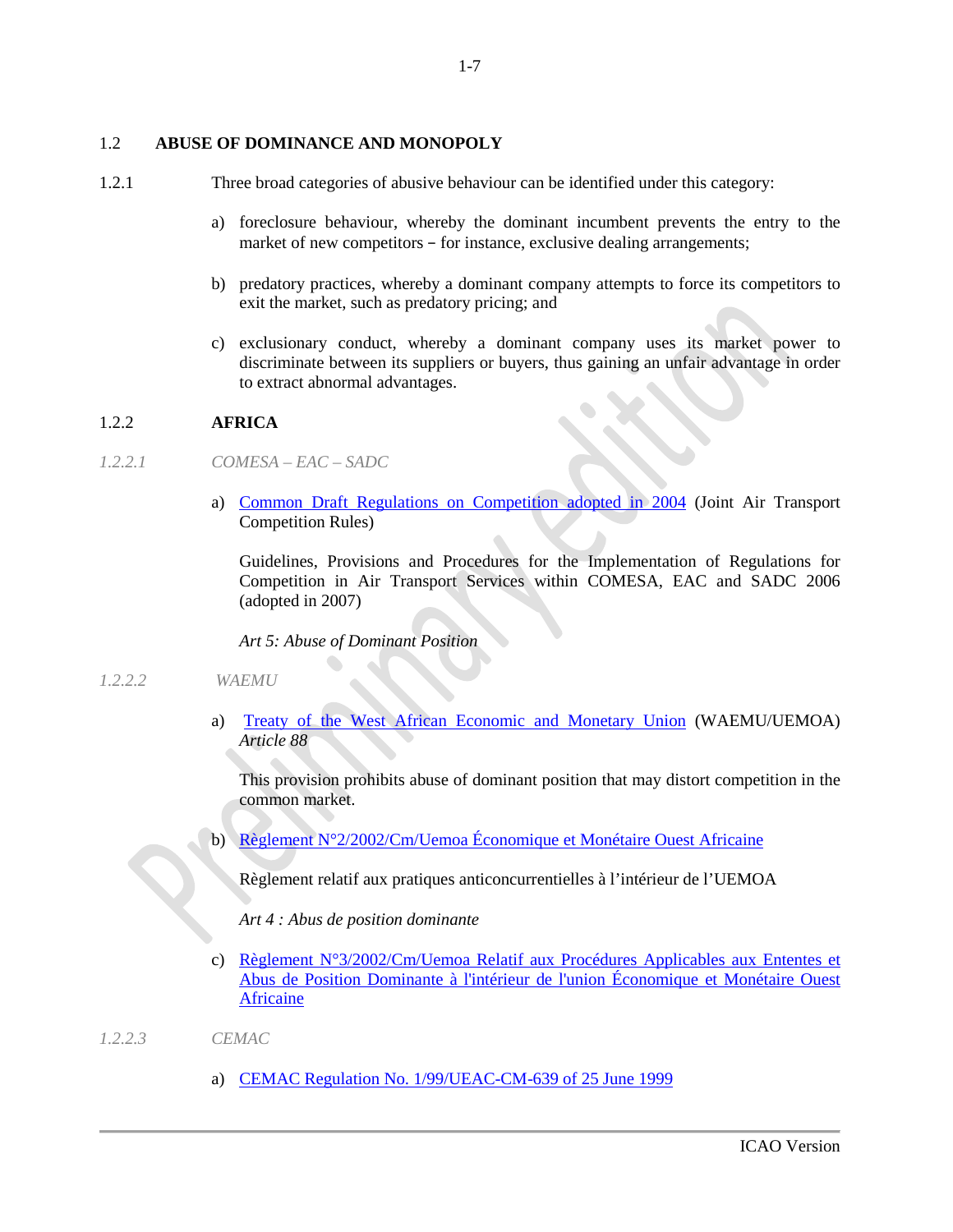Chapitre 3 : L'Abus de Position Dominante Articles 15, 16

b) [Code de l'Aviation Civile de la Communauté économique et monétaire de l'Afrique](http://www.icao.int/sustainability/Documents/Compendium_FairCompetition/Africa/Code-aviation-civile_CEMAC2012.pdf)  [Centrale](http://www.icao.int/sustainability/Documents/Compendium_FairCompetition/Africa/Code-aviation-civile_CEMAC2012.pdf) (Juillet 2012)

#### 1.2.3 **NORTH AFRICAN AND ARAB STATES**

#### 1.2.4 **ARAB CIVIL AVIATION COMMISSION (ACAC)**

a) Agreement for the Liberalization of Air Transport between the Arab States – 2004 [\(Original](http://www.icao.int/sustainability/Documents/Compendium_FairCompetition/Africa/ArabLiberalisation_OpenSkiesAgreement_ar.pdf) and [English-translated](http://www.icao.int/sustainability/Documents/Compendium_FairCompetition/Africa/ArabMultilateralAgreement_en.pdf) versions)

*Article 9: Competition and Non-Discrimination Annex 2: Rules of Competition Annex 3: Guarantees*

#### 1.2.5 **ASEAN**

a) [ASEAN Multilateral Agreement on Air Services Manila, 20 May 2009](http://www.asean.org/communities/asean-economic-community/item/asean-multilateral-agreement-on-air-services-manila-20-may-2009-2)

*Article 12 - Fair Competition Article 13 – Safeguards*

b) [2011 ASEAN Regional Guidelines on Competition Policy](http://www.icao.int/sustainability/Documents/Compendium_FairCompetition/ASEAN/ASEAN-RegionalGudelinesonCompetitionPolicy.pdf)

*Prohibition of Abuse of a Dominant Position* 

#### 1.2.6 **AUSTRALIA**

a) [Competition and Consumer Act 2010 -](http://www.comlaw.gov.au/Details/C2013C00004/Html/Volume_1) C2013C00004

*Section 46 - Misuse of market power and predatory pricing*

#### 1.2.7 **CHINA**

a) [Antimonopoly Law of the People's Republic of China of 30 August 2007, Presidential](http://www.icao.int/sustainability/Documents/Compendium_FairCompetition/China/Anti-monopoly-Law_China.pdf)  [Order No 68](http://www.icao.int/sustainability/Documents/Compendium_FairCompetition/China/Anti-monopoly-Law_China.pdf)

*Chapter III Abuse of Market Dominance Articles 17 to 19* 

#### 1.2.8 **EUROPEAN UNION**

a) [Treaty on the Functioning of the European Union](http://www.icao.int/sustainability/Documents/Compendium_FairCompetition/EU/TFEU.pdf)

*Title VII - Common Rules on Competition, Taxation And Approximation of Laws Chapter 1 - Rules on Competition Section 1 - Rules Applying to Undertakings*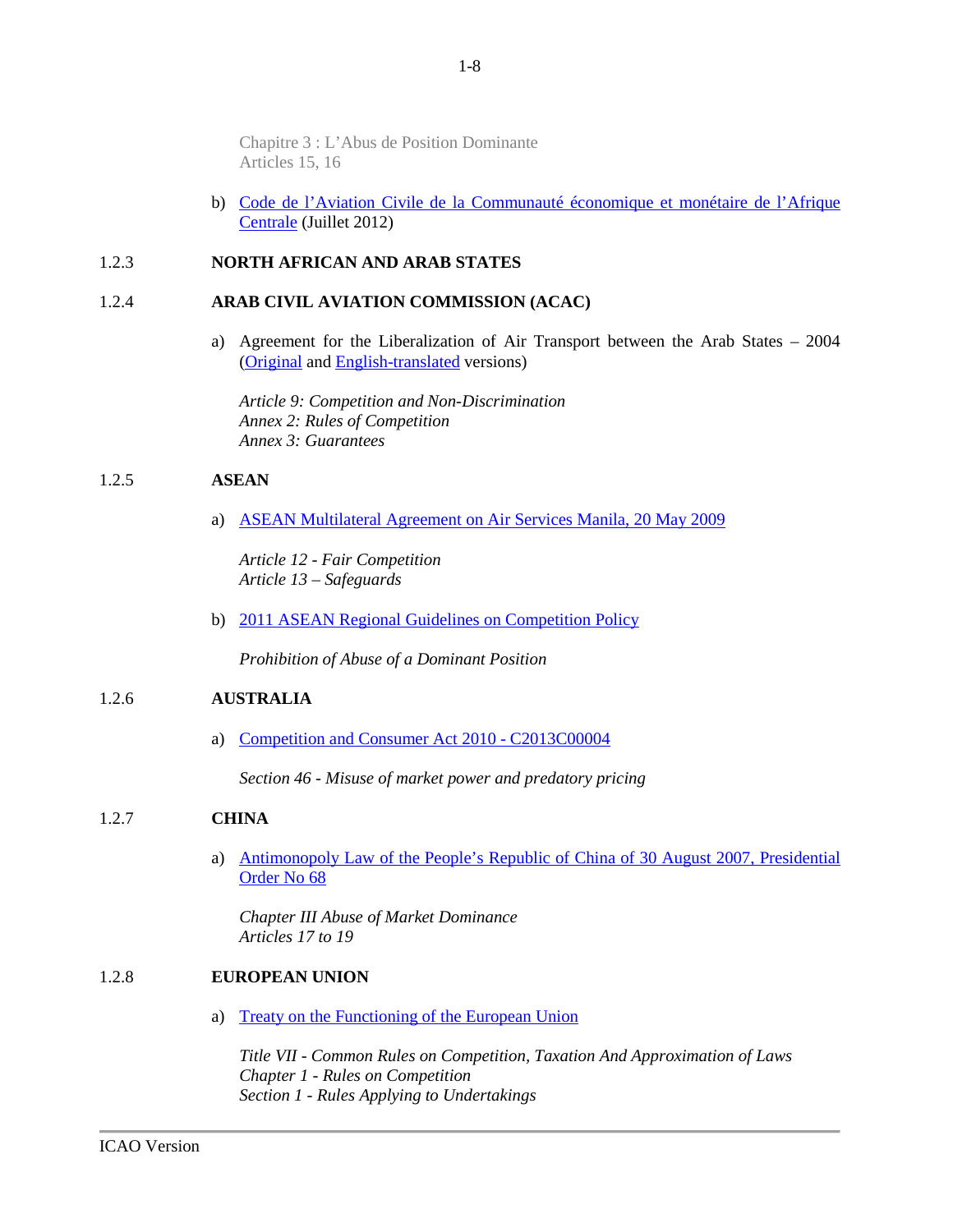#### *Article 102*

A company may be tempted to restrict competition if it is in a position of strength on a given market. A dominant position is not in itself anti-competitive, but if the company exploits this position to eliminate competition, it may be considered to have abused it. An abuse of dominant position will be analyzed through a determination of the relevant market and market share enjoyed by the carrier under evaluation. It has to be matched with the pricing practices of the carrier.

b) [Council Regulation \(EC\) No 1/2003 of 16 December 2002 on the implementation of](http://www.icao.int/sustainability/Documents/Compendium_FairCompetition/EU/EC-reg-1-2003.pdf)  [the rules on competition laid down in Articles 81 and 82 of the Treaty](http://www.icao.int/sustainability/Documents/Compendium_FairCompetition/EU/EC-reg-1-2003.pdf)

Examples include a) charging unreasonably high prices; or b) depriving smaller competitors of customers by selling at artificially low prices they can't compete with; c) obstructing competitors in the market (or in another related market) by forcing consumers to buy a product which is artificially related to a more popular, in-demand product; d) refusing to deal with certain customers or offering special discounts to customers who buy all or most of their supplies from the dominant company; e) making the sale of one product conditional on the sale of another product.

See also [http://ec.europa.eu/competition/consumers/abuse\\_en.html.](http://ec.europa.eu/competition/consumers/abuse_en.html)

#### 1.2.9 **UNITED STATES OF AMERICA**

a) [Section 2 of the Sherman Act of July 2, 1890 -](http://www.icao.int/sustainability/Documents/Compendium_FairCompetition/US/AntitrustDivisionManual-chapter2.pdf) 15 U.S.C. § 2 :

This provision makes it a crime to monopolize any part of interstate commerce. An unlawful monopoly exists when one firm controls the market for a product or service, while it has obtained that market power, not because of superior product or service, but by suppressing competition with anticompetitive conducts.

U.S. and foreign air carriers may, under [49 U.S.C §§ 41308-41309,](http://www.icao.int/sustainability/Documents/Compendium_FairCompetition/US/lii_usc_TI_49_ST_VII_PA_A_30_ii_CH_413_SE_41308.pdf) request a grant of immunity based on U.S. antitrust laws to operate certain commercial alliances. Immunity allows these airlines to coordinate their fares, services and capacity as if they were a single carrier in these markets, subject to certain conditions and following a two-step analysis conducted by the U.S. Department of Transportation for approval.

Again, the general criteria adopted is in the public interest [49 U.S.C §§ 40101](http://www.icao.int/sustainability/Documents/Compendium_FairCompetition/US/USCODE-2011-title49-subtitleVII-partA-subparti-chap401-sec40101.pdf)

#### 1.2.10 **LATIN AMERICA**

- *1.2.10.1 BRAZIL – COMPETITION LAW*
	- a) [Constitutional text of October 5, 1988, with the alterations introduced by Constitutional](http://www.icao.int/sustainability/Documents/Compendium_FairCompetition/LACAC/BRAZIL-CONSTITUTION.pdf)  [Amendments No. 1/1992 through 64/2010 and by Revision Constitutional](http://www.icao.int/sustainability/Documents/Compendium_FairCompetition/LACAC/BRAZIL-CONSTITUTION.pdf)  [Amendments No. 1/1994 through 6/1994.](http://www.icao.int/sustainability/Documents/Compendium_FairCompetition/LACAC/BRAZIL-CONSTITUTION.pdf)

*Article 173, paragraph 4 Law nº 12.529, from 30 November 2011 Article 36 – Violations*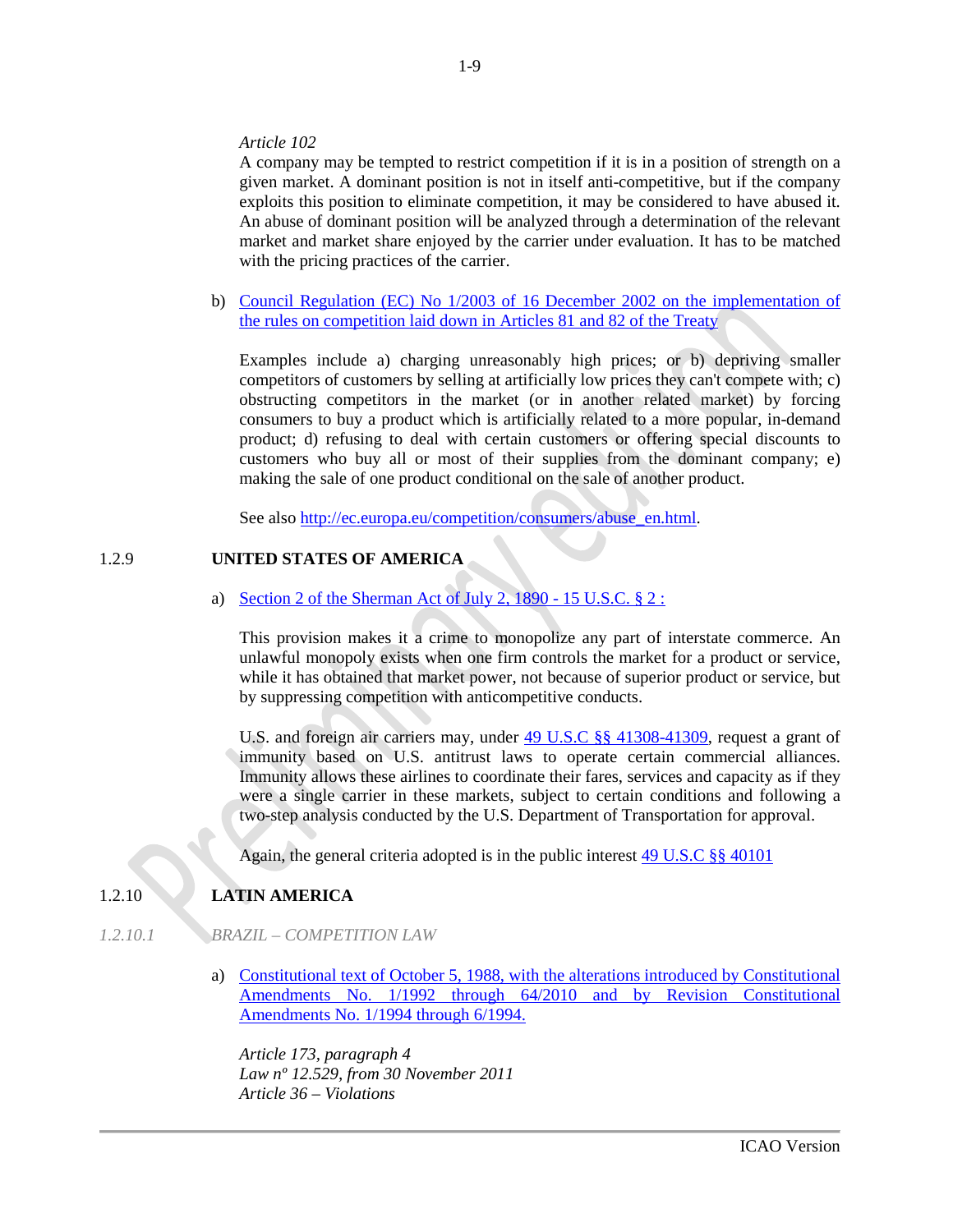It includes all types of anticompetitive conduct: horizontal agreements (see Rio-Sao Paulo airlines cartel – box 1), abuse of dominance position - mergers, acquisitions, and similar transactions.

## 1.3 **MERGER CONTROL**

#### 1.3.1 **AFRICA**

*1.3.1.1 COMESA* 

[COMESA Draft Merger Guidelines and COMESA merger control regime](http://www.comesacompetition.org/latest) These provisions are fully operational since 14 January 2013. They provides for a mandatory merger control procedure applying to all concentrations having an appreciable effect on trade between Member States and which restrict competition in the Common Market.

#### *1.3.1.2 WAEMU*

UEMOA legislation, in particular Regulation No.02/2002/CM/UEMOA of May 23, 2002, does not contain any procedure for the prior control of merger transactions, [but Article 4§1](http://www.icao.int/sustainability/Documents/Compendium_FairCompetition/Africa/UEMOA_Pratiques-commerciales-anticoncurrentielles.pdf)  [of Regulation No.02/2002](http://www.icao.int/sustainability/Documents/Compendium_FairCompetition/Africa/UEMOA_Pratiques-commerciales-anticoncurrentielles.pdf) provides that concentrations are assimilated to abuses of dominant positions where they create or reinforce a dominant position leading to a significant hindrance of effective competition within the Common Market. When a concentration comparable to an abuse of dominant position comes to the UEMOA Commission's knowledge, the latter can order the parties involved to stop the transaction if it has not been completed or to reinstate the status they had before the transaction (i.e., equivalent of an order of "de-merger"), or to modify or to fill out the transaction or to take any necessary measure to ensure or re-establish sufficient competition.

#### *1.3.1.3 CEMAC*

a) CEMAC [Regulation No. 1/99/UEAC-CM-639 of 25 June 1999](http://www.icao.int/sustainability/Documents/Compendium_FairCompetition/Africa/CEMAC_Pratiques-com_anticoncurentielles.pdf)

*Chapitre 2: les Concentrations Articles 5 to 14* 

b) [Code de l'Aviation Civile de la Communauté économique et monétaire de l'Afrique](http://www.icao.int/sustainability/Documents/Compendium_FairCompetition/Africa/Code-aviation-civile_CEMAC2012.pdf)  **[Centrale](http://www.icao.int/sustainability/Documents/Compendium_FairCompetition/Africa/Code-aviation-civile_CEMAC2012.pdf)** 

## 1.3.2 **ASEAN**

a) [ASEAN Multilateral Agreement on Air Services Manila, 20 May 2009](http://www.icao.int/sustainability/Documents/Compendium_FairCompetition/http:/www.asean.org/communities/asean-economic-community/item/asean-multilateral-agreement-on-air-services-manila-20-may-2009-2)

*Article 12 - Fair Competition Article 13 – Safeguards*

b) [2011 ASEAN Regional Guidelines on Competition Policy](http://www.icao.int/sustainability/Documents/Compendium_FairCompetition/ASEAN/ASEANRegionalGudelinesonCompetitionPolicy.pdf)

*Prohibition of anticompetitive mergers*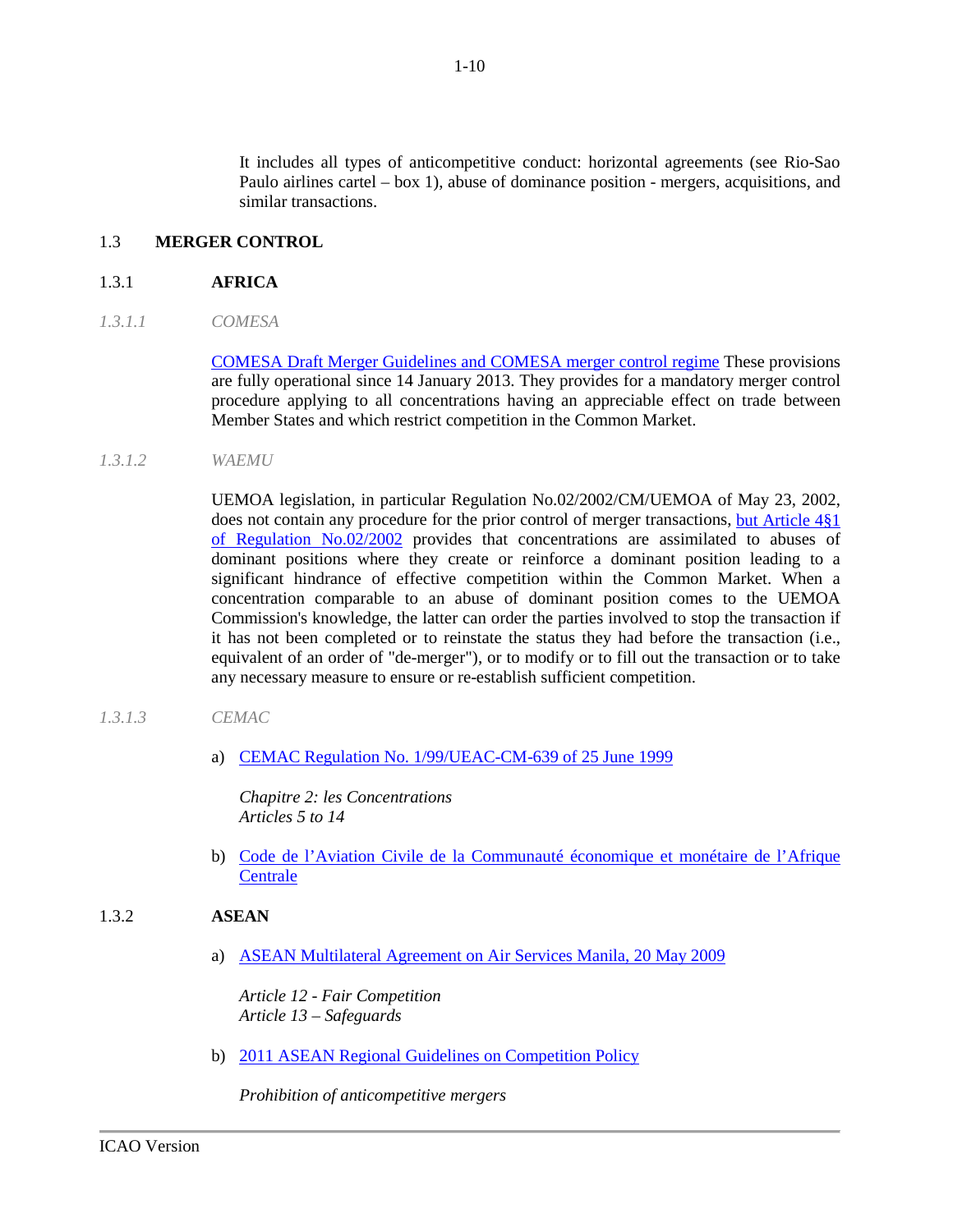## 1.3.3 **AUSTRALIA**

a) [Competition and Consumer Act 2010 -](http://www.comlaw.gov.au/Details/C2013C00004/Html/Volume_1) C2013C00004

*Section 50* 

#### 1.3.4 **CHINA**

a) [Antimonopoly Law of the People's Republic of China of 30 August 2007, Presidential](http://www.icao.int/sustainability/Documents/Compendium_FairCompetition/China/Anti-monopoly-Law_China.pdf)  [Order No 68](http://www.icao.int/sustainability/Documents/Compendium_FairCompetition/China/Anti-monopoly-Law_China.pdf)

*Chapter IV Concentration of Business operators Articles 20 to 31*

Transactions subject to merger control include the following: merger, acquisition of all the shares of another company, majority share acquisition, minority share acquisition with control rights, greenfield joint venture, acquisition of a business through the purchase of its assets.

The anti-monopoly law provides premerger notification requirements, which require transactions meeting certain thresholds to be reported to authorities and then not closed before authorities approval.

## 1.3.5 **EUROPEAN UNION**

In the European Union, important legislative texts for merger decisions include the EC Merger Regulation and the Implementing Regulation (defined below).

a) [Council Regulation \(EC\) No 139/2004 of 20 January 2004 on the control of](http://www.icao.int/sustainability/Documents/Compendium_FairCompetition/EU/CouncilRegulation-EC_No139-2004.pdf)  [concentrations between undertakings \(the "EC Merger Regulation"\)](http://www.icao.int/sustainability/Documents/Compendium_FairCompetition/EU/CouncilRegulation-EC_No139-2004.pdf)

The EC merger regulation contains the main rules for the assessment of concentrations.

b) [Commission Implementing Regulation \(EU\) No 1269/2013](http://eur-lex.europa.eu/LexUriServ/LexUriServ.do?uri=CELEX:32013R1269:EN:NOT) of 5 December 2013 amending Commission Regulation (EC) No 802/2004 implementing Council Regulation (EC) No 139/2004 on the control of concentrations between undertakings.

*Official Journal OJ L 336, 14.12.2013, p. 1-36*

c) [Commission Regulation \(EC\) No.802/2004](http://eur-lex.europa.eu/LexUriServ/LexUriServ.do?uri=CELEX:32004R0802:EN:NOT) implementing Council Regulation (EC) No. 139/2004 (The "Implementing Regulation") and its annexes (Form CO, Short Form CO and Form RS) Official Journal L 133, 30.04.2004, p. 1-39. This Regulation was amended [by Commission Regulation \(EC\) No 1033/2008](http://eur-lex.europa.eu/LexUriServ/LexUriServ.do?uri=CELEX:32008R1033:EN:NOT)

#### *Official Journal L 279, 22.10.2008, p.3-12*

The Implementing Regulation relates to procedural issues such as notifications, deadlines and the right to be heard.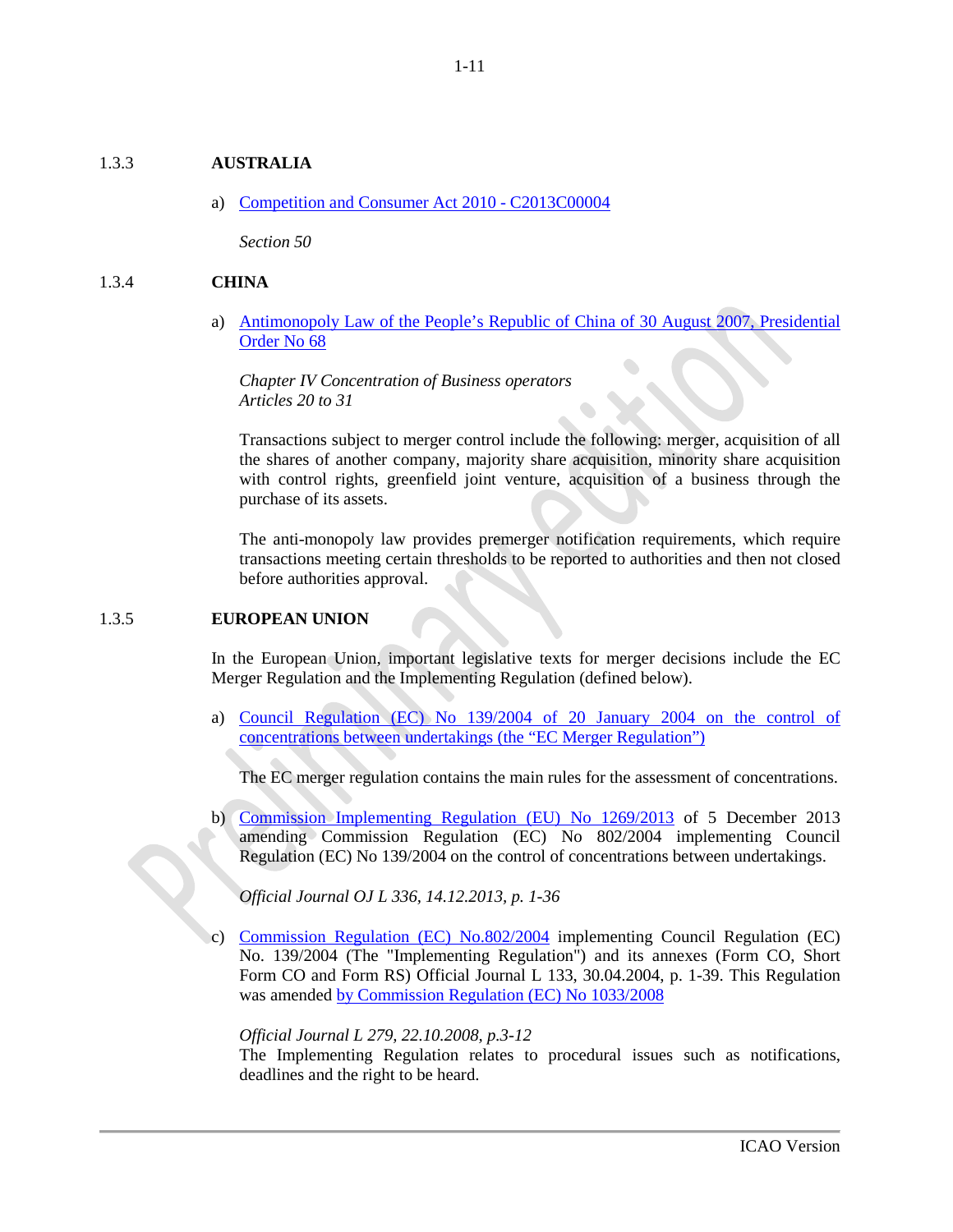The Guidelines on the assessment of horizontal mergers under the Council Regulation on the control of concentrations between undertakings may also be consulted.

More information on merger legislation is available at: <http://ec.europa.eu/competition/mergers/legislation/legislation.html>

#### 1.3.6 **UNITED STATES OF AMERICA**

a) [Section 7 of the Clayton Act, 15 U.S.C. § 18 -](http://www.icao.int/sustainability/Documents/Compendium_FairCompetition/US/AntitrustDivisionManual-chapter2.pdf) Clayton Antitrust Act of 1914 (Pub.L. 63–212, 38 Stat. 730, enacted October 15, 1914, codified at 15 U.S.C. §§ 12–27, 29 U.S.C. §§ 52–53).

Section 7 of the Clayton Act prohibits mergers and acquisitions where the effect may substantially lessen competition or create a monopoly, or where the voting securities and assets threshold is met (Act Section 7a, codified at 15 U.S.C. § 18a).

The following may also be consulted: Horizontal Merger Guidelines 2010 U.S. Department of Justice and the Federal Trade Commission − August 19, 2010.

## 1.3.7 **LATIN AMERICA**

- *1.3.7.1 BRAZIL – COMPETITION LAW*
	- a) [Constitutional text of October 5, 1988, with the alterations introduced by Constitutional](http://www.icao.int/sustainability/Documents/Compendium_FairCompetition/LACAC/BRAZIL-CONSTITUTION.pdf)  [Amendments No. 1/1992 through 64/2010 and by Revision Constitutional](http://www.icao.int/sustainability/Documents/Compendium_FairCompetition/LACAC/BRAZIL-CONSTITUTION.pdf)  [Amendments No. 1/1994 through 6/1994.](http://www.icao.int/sustainability/Documents/Compendium_FairCompetition/LACAC/BRAZIL-CONSTITUTION.pdf)

*Article 173, paragraph 4* 

b) [Law nº 12.529, from 30 November 2011](http://www.icao.int/sustainability/Documents/Compendium_FairCompetition/LACAC/LAW_12529-2011_en.pdf)

*Title VII - Concentration Control Chapter I - Concentration Acts Chapter II - Agreement On Concentration Control Articles 88 to 92*

## 1.4 **STATE AID**

## 1.4.1 **AFRICA**

- *1.4.1.1 COMESA – EAC – SADC*
	- a) [Common Draft Regulations on Competition adopted in 2004](http://www.icao.int/sustainability/Documents/Compendium_FairCompetition/Africa/COMESA-EAC-SADC_COMPETITION-REGULATIONS-PAPER.pdf) (Joint Air Transport Competition Rules).

Guidelines, Provisions and Procedures for the Implementation of Regulations for Competition in Air Transport Services within COMESA, EAC and SADC 2006 (adopted in 2007)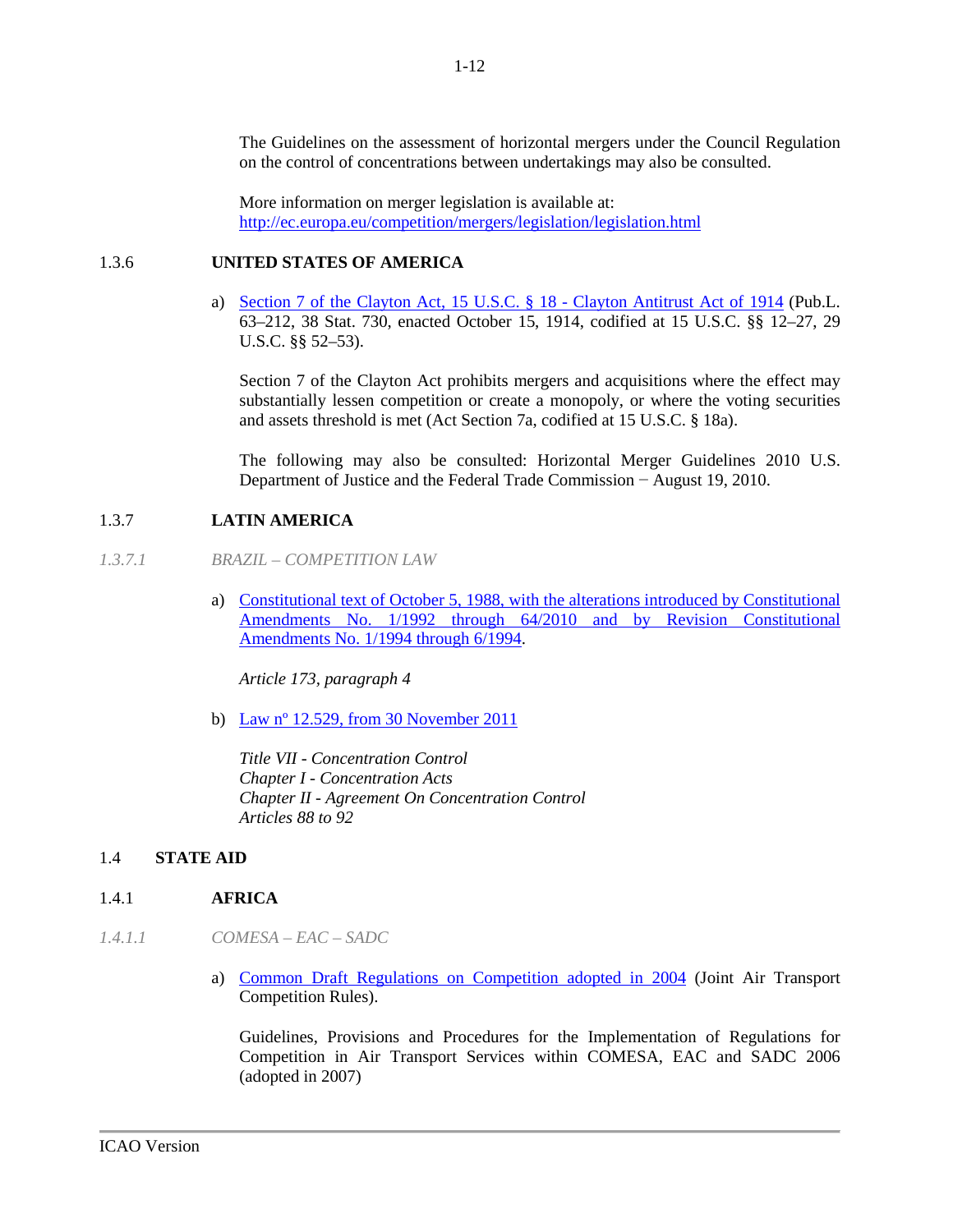## *Article 7 - SUBSIDIES*

## *1.4.1.2 WAEMU*

a) [Treaty of the West African Economic and Monetary Union](http://www.icao.int/sustainability/Documents/Compendium_FairCompetition/Africa/TraitReviseUEMOA.pdf) (WAEMU/UEMOA)

*Article 88* 

This provision prohibits state aid that may distort competition in the common market.

b) [Règlement n° 02/2002/CM/UEMOA du 23 mai 2002 Règlement relatif aux pratiques](http://www.icao.int/sustainability/Documents/Compendium_FairCompetition/Africa/UEMOA_Pratiques-commerciales-anticoncurrentielles.pdf)  [anticoncurrentielles à l'intérieur de l'UEMOA](http://www.icao.int/sustainability/Documents/Compendium_FairCompetition/Africa/UEMOA_Pratiques-commerciales-anticoncurrentielles.pdf)

*Article 5 : Aides d'état*

c) [Règlement N°4/2002/Cm/Uemoa Relatif aux Aides d'État à](http://www.uemoa.int/Pages/Actes/NewPages/reglement_4_2002_CM_UEMOA.aspx) l'intérieur de l'union [Économique et Monétaire Ouest Africaine et aux Modalités d'Application de L'article](http://www.uemoa.int/Pages/Actes/NewPages/reglement_4_2002_CM_UEMOA.aspx)  [88 \(C\) du Traite:](http://www.uemoa.int/Pages/Actes/NewPages/reglement_4_2002_CM_UEMOA.aspx)

This regulation provides a procedure on the oversight of state aid, and distinguishes between existing aid and new aid.

d) [Regulation No. 24/2002 on conditions for market access by air carriers makes the](http://www.uemoa.int/Pages/Actes/NewPages/reglement_24_2002_CM_UEMOA.aspx)  [exercise of traffic rights subject to competition legislation](http://www.uemoa.int/Pages/Actes/NewPages/reglement_24_2002_CM_UEMOA.aspx)

*Article 4 : Obligations de service public*

# 1.4.2 **NORTH AFRICAN AND ARAB STATES**

- *1.4.2.1 ARAB CIVIL AVIATION COMMISSION (ACAC)*
	- a) Agreement for the Liberalization of Air Transport between the Arab States 2004 [\(Original](http://www.icao.int/sustainability/Documents/Compendium_FairCompetition/Africa/ArabLiberalisation_OpenSkiesAgreement_ar.pdf) and [English-Translated](http://www.icao.int/sustainability/Documents/Compendium_FairCompetition/Africa/ArabMultilateralAgreement_en.pdf) Versions)

*Part VI: Governmental Subsidies to Airlines Article 19: Governmental Subsidies to Airlines*

# 1.4.3 **ASEAN**

a) [ASEAN Multilateral Agreement on Air Services Manila, 20 May 2009](http://www.asean.org/communities/asean-economic-community/item/asean-multilateral-agreement-on-air-services-manila-20-may-2009-2)

*Article 13 (2)* 

# 1.4.4 **AUSTRALIA**

The existence of a competitive neutrality policy standard should be noted [\(http://www.finance.gov.au/financial-framework/financial-management-policy](http://www.finance.gov.au/financial-framework/financial-management-policy-guidance/competitive-neutrality.html)[guidance/competitive-neutrality.html\)](http://www.finance.gov.au/financial-framework/financial-management-policy-guidance/competitive-neutrality.html) which seeks to ensure government businesses do not enjoy competitive advantages over private sector competitors simply because of their public ownership.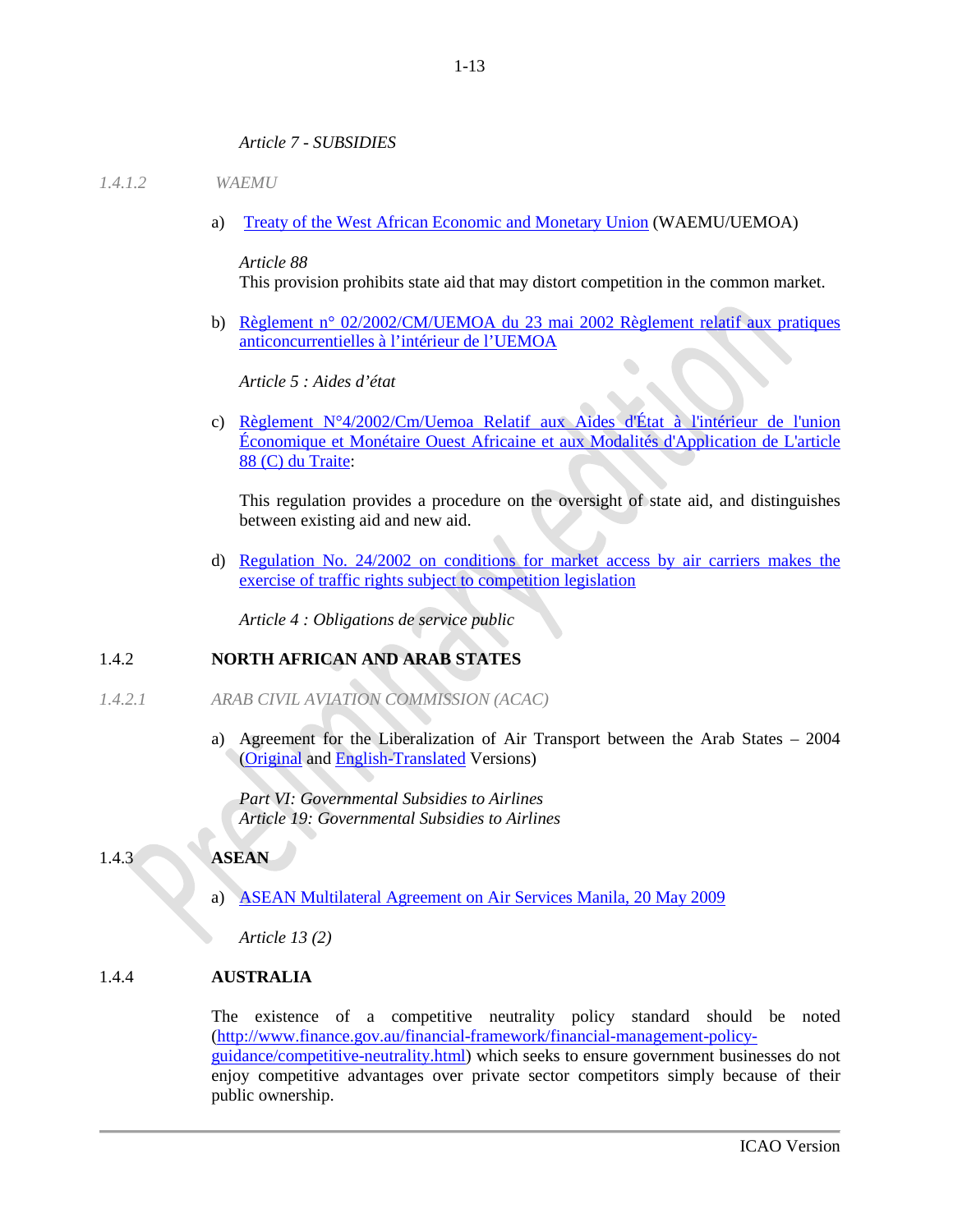#### 1.4.5 **CHINA**

a) [Antimonopoly Law of the People's Republic of China of 30 August 2007, Presidential](http://www.icao.int/sustainability/Documents/Compendium_FairCompetition/China/Anti-monopoly-Law_China.pdf)  [Order No 68](http://www.icao.int/sustainability/Documents/Compendium_FairCompetition/China/Anti-monopoly-Law_China.pdf)

*Chapter V - Abuse of Administrative Power to Eliminate or Restrict Competition Prohibition of the abuse of administrative power*

The Antimonopoly Law provides that administrative authorities or organizations authorized by law or regulation with the administration of public affairs may not abuse their powers in certain determined situations.

## 1.4.6 **EUROPEAN UNION**

The EU has been the first jurisdiction to adopt clearly defined state aid rules and principles. State aid is prohibited under the [Articles 106 and 107of the Treaty on the Functioning of](http://www.icao.int/sustainability/Documents/Compendium_FairCompetition/EU/TFEU.pdf)  [the European Union.](http://www.icao.int/sustainability/Documents/Compendium_FairCompetition/EU/TFEU.pdf)

Certain exceptions exist, which allow authorized aid if it is justified by common interest objectives, as long as they do not distort competition in such a way as to be against the public interest. Such examples include the provisions governing 'public service obligations' (articles 16, 17 and 18 of Regulation (EC) No 1008/2008). The monitoring of State aid carried out by the European Commission aims at achieving a balance between positive and negative effects of aid.

- a) [Regulation \(EC\) No 1008/2008 of the European Parliament and of the Council of 24](http://www.icao.int/sustainability/Documents/Compendium_FairCompetition/EU/CouncilRegulation-EC_No1008.pdf)  [September 2008](http://www.icao.int/sustainability/Documents/Compendium_FairCompetition/EU/CouncilRegulation-EC_No1008.pdf) on common rules for the operation of air services in the Community.
- b) On 8 May 2012, the Commission set out an ambitious State aid reform programme in [the Communication on State aid modernisation](http://eur-lex.europa.eu/LexUriServ/LexUriServ.do?uri=CELEX:52012DC0209:EN:NOT) (SAM). On 17 January 2013, the European Parliament adopted a [Resolution on State Aid Modernisation,](http://www.europarl.europa.eu/sides/getDoc.do?pubRef=-//EP//TEXT+TA+P7-TA-2013-0026+0+DOC+XML+V0//EN) broadly supporting the initiative and its objectives. On 15 November 2012 the European Economic and Social Committee adopted an [opinion](http://www.eesc.europa.eu/?i=portal.en.int-opinions.23584) on SAM. Likewise, on 29 November 2012, the Committee of the Regions adopted an [opinion](http://eur-lex.europa.eu/LexUriServ/LexUriServ.do?uri=OJ:C:2013:017:0025:0029:EN:PDF) on SAM.
- c) One of the European proposal includes Aviation Guidelines [\(consultation on draft](http://ec.europa.eu/competition/consultations/2013_aviation_guidelines/index_en.html)  [guidelines](http://ec.europa.eu/competition/consultations/2013_aviation_guidelines/index_en.html) launched on 3 July 2013; [Guidelines](http://ec.europa.eu/competition/state_aid/modernisation/aviation_guidelines_en.pdf) adopted on 20 February 2014 - Policy brief: [New State aid rules](http://ec.europa.eu/competition/publications/cpb/2014/002_en.pdf) for a competitive aviation industry).

More information is available on SAM at the following: [http://ec.europa.eu/competition/state\\_aid/modernisation/index\\_en.html](http://ec.europa.eu/competition/state_aid/modernisation/index_en.html) [http://europa.eu/legislation\\_summaries/competition/state\\_aid/index\\_en.htm](http://europa.eu/legislation_summaries/competition/state_aid/index_en.htm) [http://ec.europa.eu/competition/state\\_aid/legislation/compilation/index\\_en.html](http://ec.europa.eu/competition/state_aid/legislation/compilation/index_en.html)

The following may also be consulted:

*\* Application of Articles 92 and 93 of the EC Treaty and Article 61 of the EEA Agreement to State aids in the aviation sector (1994 Guidelines) (Official Journal C 350 of 10. 12. 1994, p. 5);*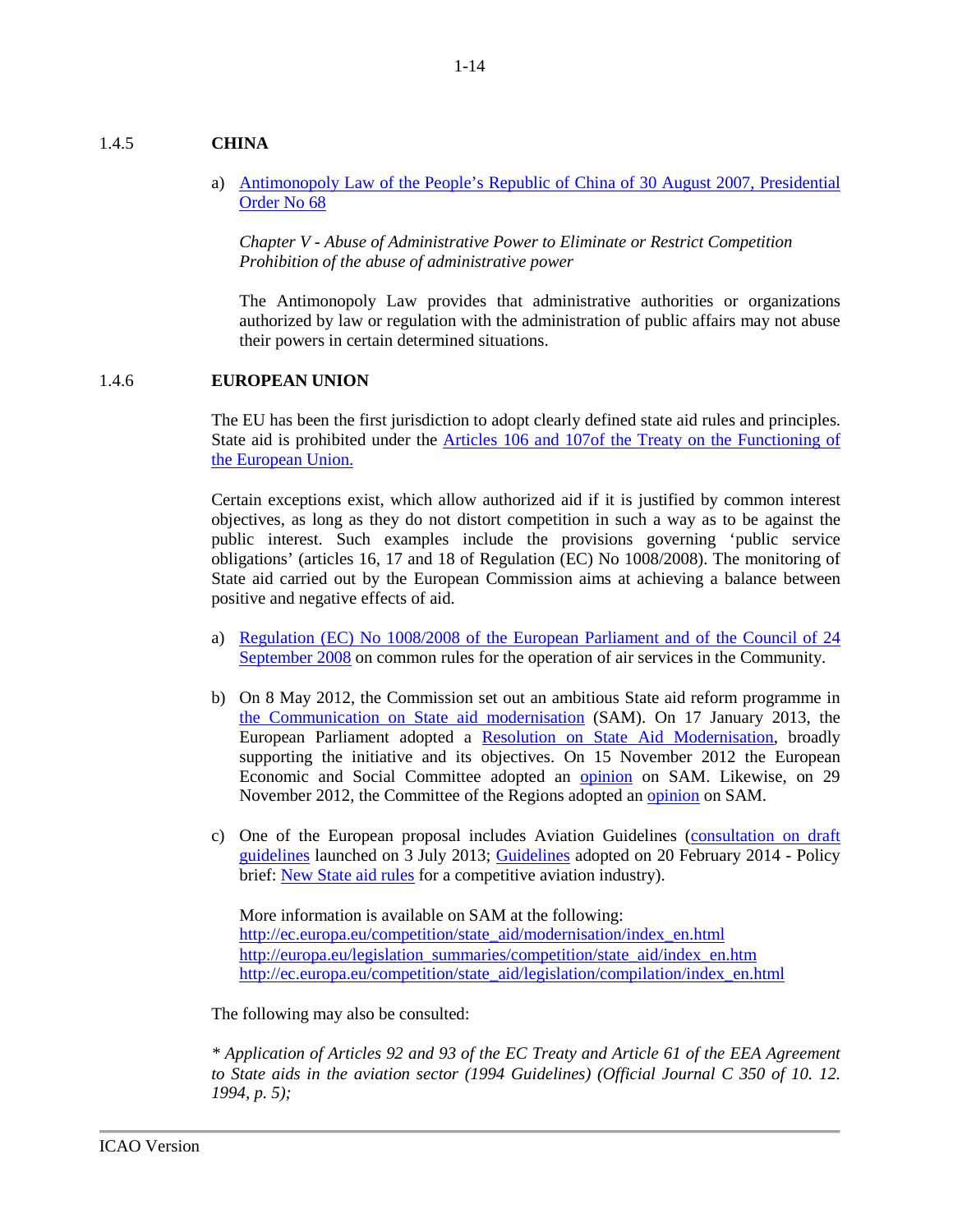*\* Community guidelines on financing of airports and start-up aid to airlines departing from regional airports7 (2005 Guidelines) (Official Journal C 312 of 9.12.2005, p. 1); and \* Commission Communication of 9 December 2005 "Community guidelines on financing of airports and start-up aid to airlines departing from regional airports" [Official Journal C 312 of 09.12.2005].*

# 1.4.7 **UNITED STATES OF AMERICA**

The United States (U.S.) does not have a system for the direct regulation of government financial aid to firms. However, courts have considered certain instances of assistance by States to violate the Commerce Clause of the U.S. Constitution.

Relevant references include: United States Constitution, Art. I, sec. 8, cl. 3. See, e.g., Maryland v. Louisiana, 451 U.S. 725 (1981); West Lynn Creamery v. Healy, 512 U.S. 186, 201 (1994), Cuno, 386 F.3rd 738, 743 (6th Cir. 2004), rev'd in part on other grounds sub nom. DaimlerChrysler Corp. v. Cuno, 126 S. Ct. 1854 (2006), and Granholm v. Heald, 125 S. Ct. 1885, 1892 (2005).

## 1.4.8 **LATIN AMERICA**

## *1.4.8.1 BRAZIL – COMPETITION LAW*

There are no aviation-specific rules governing financial support to air operators. However, Law 8.032 of 12 April 1990, refers to tax benefits relating to the importation of aircraft parts, overhaul and maintenance.

# II. **PRACTICES**

## 2. **BILATERAL COOPERATION - INTER-REGIONAL/ STATE COOPERATION ON COMPETITION MATTERS**

2.1 Different mechanisms and practices have been used to prevent unlawful and anticompetitive behaviors. Bilateral co-operation has developed into an important tool by which competition authorities engage, among themselves, in a variety of enforcement and enforcement-related activities.

2.2 Bilateral co-operation in the field of competition law may be formal - on the basis of a competition-specific bilateral co-operation agreement or memoranda of understanding or informal - without the conclusion of an agreement.

2.3 Cooperation can take place between States, between regional groupings/organizations and States, and between two regional organizations.

## *2.4 BILATERAL AIR SERVICES AGREEMENTS*

2.4.1 The following are examples of air service agreements including provisions related to fair competition:

a) U.S. Open skies agreements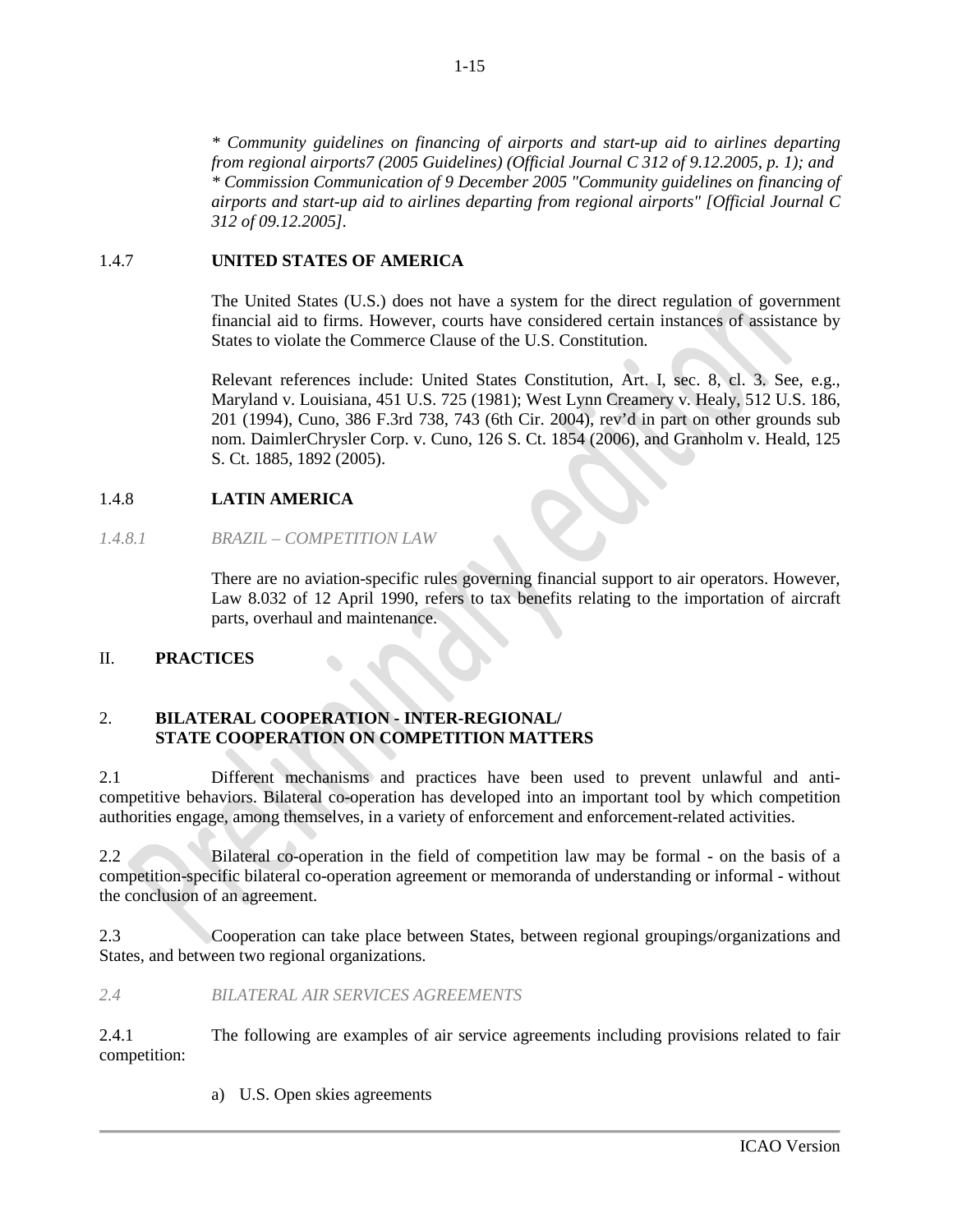[Current model Open Skies agreement text](http://www.icao.int/sustainability/Documents/Compendium_FairCompetition/Practices/CurrentModel-OSA-text_US.pdf) : Article 11 - Fair competition More information may be found at:<http://www.state.gov/e/eb/tra/ata/>

b) [Air Transport Agreement between the European Community and its Member States, on](http://www.icao.int/sustainability/Documents/Compendium_FairCompetition/Practices/EU-US_OSA_2007.pdf)  [the one hand, and the United States of America, on the other hand](http://www.icao.int/sustainability/Documents/Compendium_FairCompetition/Practices/EU-US_OSA_2007.pdf) (2007)

*Article 20 - Competition Annex 2 - Concerning cooperation with respect to competition issues in the air transportation industry.*

- c) The agreement between the U.S. and the EU has led to a successful cooperation on the grounds of competition law, as described in the following report: ["Transatlantic Airline](http://www.icao.int/sustainability/Documents/Compendium_FairCompetition/Practices/EC-DOT-2010_JointAllianceReport.pdf)  [Alliances: Competitive Issues and Regulatory Approaches"](http://www.icao.int/sustainability/Documents/Compendium_FairCompetition/Practices/EC-DOT-2010_JointAllianceReport.pdf), issued by the European Commission and the United States Department of Transportation on 16 November 2010. More information may be found at: [http://ec.europa.eu/transport/modes/](http://ec.europa.eu/transport/modes/%20air/international_aviation/country_index/united_states_en.htm)  [air/international\\_aviation/country\\_index/united\\_states\\_en.htm](http://ec.europa.eu/transport/modes/%20air/international_aviation/country_index/united_states_en.htm)
- d) [Agreement on Air transport between Canada and the European Community and its](http://www.icao.int/sustainability/Documents/Compendium_FairCompetition/Practices/EU-canada-OSA_final_text_agreement.pdf)  [Member States \(2009\)](http://www.icao.int/sustainability/Documents/Compendium_FairCompetition/Practices/EU-canada-OSA_final_text_agreement.pdf)

*Article 14 – Competitive environment* 

e) [Agreement between the European Community and the Government of the Republic of](http://www.icao.int/sustainability/Documents/Compendium_FairCompetition/Practices/EU-India-OSA.pdf)  [India on certain aspects of air services \(2008\)](http://www.icao.int/sustainability/Documents/Compendium_FairCompetition/Practices/EU-India-OSA.pdf)

*Article 4 – Compatibility with competition rules*

f) [Agreement between the European Community and the West African Economic and](http://www.icao.int/sustainability/Documents/Compendium_FairCompetition/Practices/EU-UEMOA-OSA.pdf)  [Monetary Union on certain aspects of air services \(2010\)](http://www.icao.int/sustainability/Documents/Compendium_FairCompetition/Practices/EU-UEMOA-OSA.pdf)

*Article 6 – Compatibility with competition rules* 

g) Agreement between the government of [New-Zealand and the government of Australia](http://www.icao.int/sustainability/Documents/Compendium_FairCompetition/AUSTRALIA-NZ/AirServiceAgreement_NZ-AUS.pdf)  [relating to air services \(2002\)](http://www.icao.int/sustainability/Documents/Compendium_FairCompetition/AUSTRALIA-NZ/AirServiceAgreement_NZ-AUS.pdf)

*Article 14 – Competition* 

h) [Air transport agreement between the governments of the members States of the](http://www.icao.int/sustainability/Documents/Compendium_FairCompetition/ASEAN/AirTransportAgreement_ASEAN-China.pdf)  [Association of Southeast Asian Nations and the Government of the people's republic of](http://www.icao.int/sustainability/Documents/Compendium_FairCompetition/ASEAN/AirTransportAgreement_ASEAN-China.pdf)  [China \(2011\)](http://www.icao.int/sustainability/Documents/Compendium_FairCompetition/ASEAN/AirTransportAgreement_ASEAN-China.pdf)

*Article 10 – Safeguards Article 11 – Fair Competition* 

2.4.2 Bilateral agreements dedicated to competition: EU Horizontal Agreements and Memorandum of Understandings (MOUs) on competition issues. The European Commission has engaged in cooperation with competition authorities of several States outside the EU. Cooperation with some of them is based on bilateral agreements dedicated entirely to competition. In other cases, competition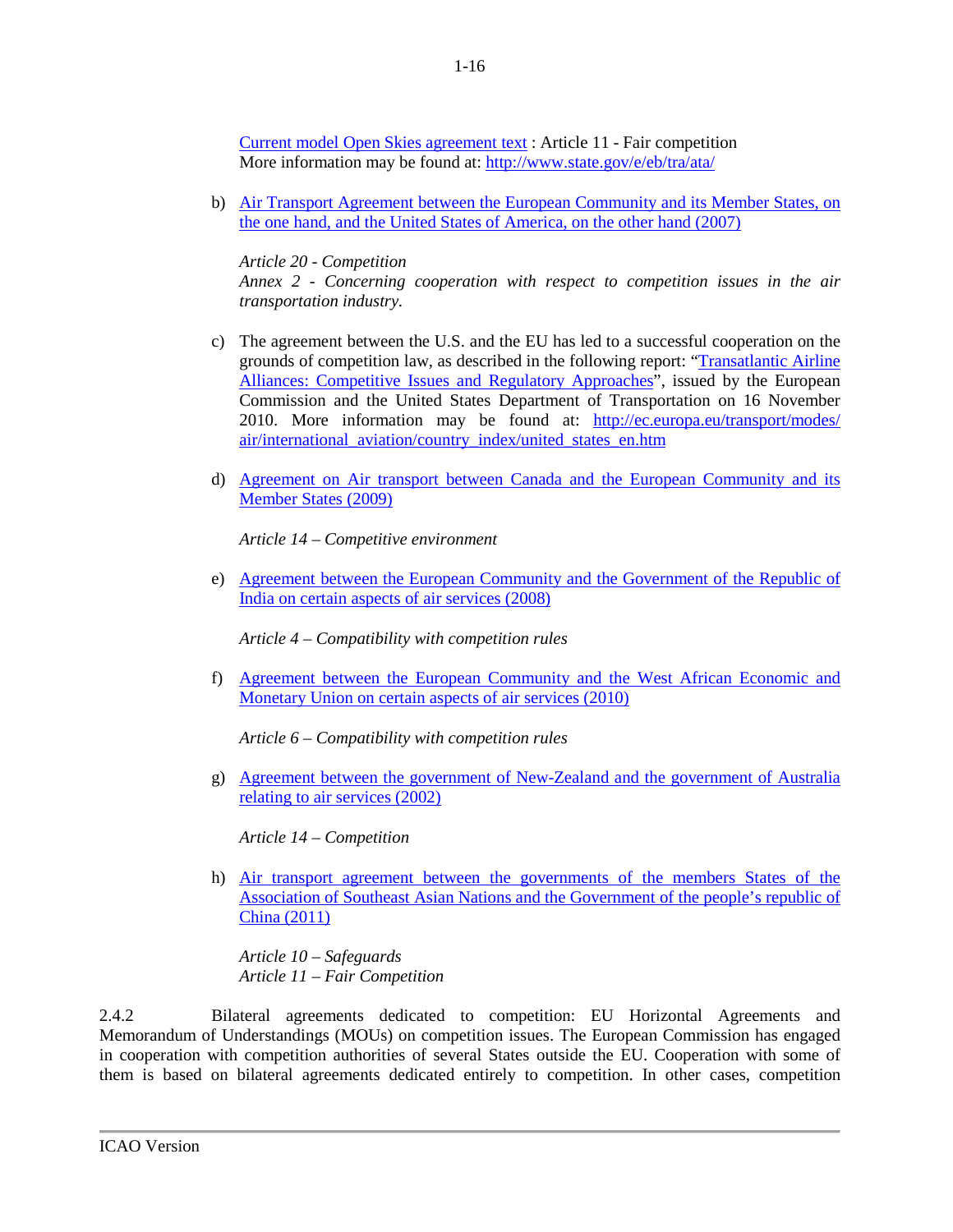provisions are included as part of wider general agreements. More information may be found at: <http://ec.europa.eu/competition/international/bilateral/index.html>

2.4.3 Insertion of model clause in air services agreements

The ICAO model clause on "Safeguards against anti-competitive practices" in air services agreements can be used by States as an additional means to identify, prevent and eliminate anti-competitive abuse.

- a) The *Policy and Guidance Material on the Economic Regulation of International Air Transport* [\(Doc 9587\)](http://www.icao.int/sustainability/pages/doc9587.aspx) incorporates the model clause on "Safeguards against anticompetitive practices".
- b) LACAC recommendation A13-3 proposes a model clause designed to prevent unlawful and anti-competitive behavior by airlines whom countries are a member of the Latin American Civil Aviation Commission (LACAC). LACAC recommends that its Member States introduce this clause in their liberal air services agreements. The model clause is currently not available on-line.

## 3. **MULTILATERAL COOPERATION AND INTRA-REGIONAL CO-OPERATION**

## 3.1 **ESTABLISHMENT OF REGIONAL COMPETITION NETWORKS**

## 3.1.1 **EUROPEAN UNION**

The European Competition Network (ECN) aims at implementing an effective, close and complementary cooperation between the European Commission and the competition authorities in the EU in order to ensure the effective application of the competition rules within the EU. More information is available at:

*[http://ec.europa.eu/competition/ecn/index\\_en.html](http://ec.europa.eu/competition/ecn/index_en.html) [http://europa.eu/legislation\\_summaries/competition/firms/l26109\\_en.htm](http://europa.eu/legislation_summaries/competition/firms/l26109_en.htm)*

# 3.1.2 **AFRICA**

- 3.1.2.1 Concerning the COMESA-EAC-SADC group, the following material can be mentioned:
	- a) [Common Draft Regulations on Competition adopted in 2004](http://www.icao.int/sustainability/Documents/Compendium_FairCompetition/Africa/COMESA-EAC-SADC_COMPETITION-REGULATIONS-PAPER.pdf) (Joint Air Transport Competition Rules)

Guidelines, Provisions and Procedures for the Implementation of Regulations for Competition in Air Transport Services within COMESA, EAC and SADC 2006 (adopted in 2007)

*The Joint Competition Authority (Article 9) – On going implementation Cooperation with Member State Authorities and Access to Information (Article 15)*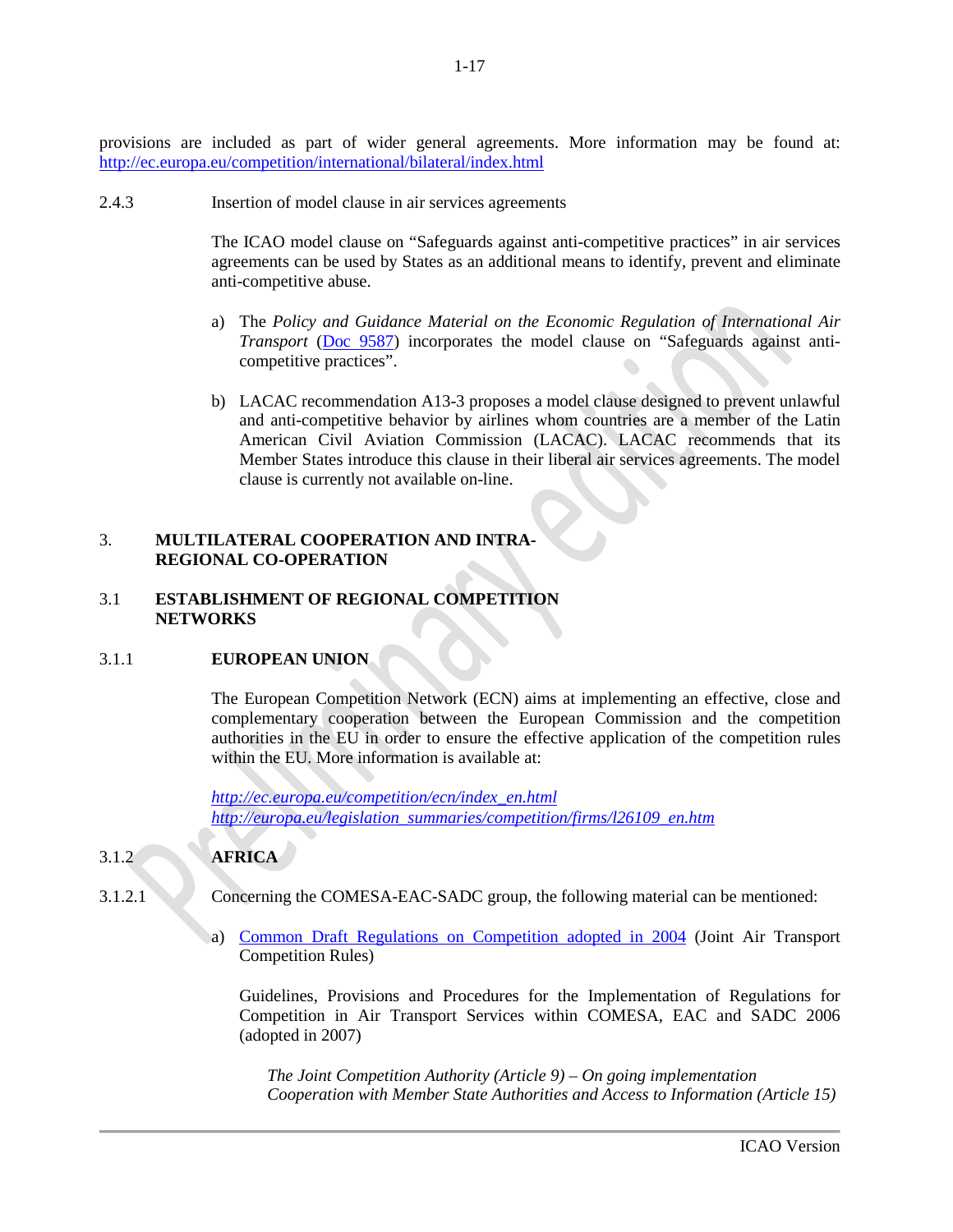- b) During the [first meeting of the Southern African Development Community of the 29](http://www.icao.int/sustainability/Documents/Compendium_FairCompetition/Africa/FirstMeeting_SteeringCommittee_29May2008.pdf)  May 2008 [held in Lusaka, Zambia,](http://www.icao.int/sustainability/Documents/Compendium_FairCompetition/Africa/FirstMeeting_SteeringCommittee_29May2008.pdf) the Steering Committee noted that "COMESA, EAC and SADC Secretariats are working together with other RECs, African Civil Aviation Commission (AFCAC) and the AU to put in place the legal and institutional framework to facilitate full implementation of the Yamoussoukro Decision".
- 3.1.2.2 Concerning CEMAC, the following should be noted:
	- a) [CEMAC Joint Competition Regulation adopted on 25 June 1999](http://www.icao.int/sustainability/Documents/Compendium_FairCompetition/Africa/CEMAC_Pratiques-com_anticoncurentielles.pdf)

*Titre 3 - Du contrôle des pratiques anticoncurrentielles Chapitre 1 - L'organe de surveillance de la concurrence*

The regulation has established two specialized CEMAC monitoring bodies responsible for controlling and supervising the market and its participants with respect to the Competition Regulation.

## 3.1.3 **ASEAN**

3.2 ASEAN co-operation evolved in August 2007 into the official establishment of the ASEAN Experts Group on Competition (AEGC), which first met in March 2008. This intergovernmental body has the following missions:

- a) facilitate the development of competition policy that would meet the needs of AMSs at different stages of economic and institutional development.
- b) foster collaboration and networking among and between agencies concerned with competition both inside and outside ASEAN.

3.2.1 The AEGC has agreed to focus, for the next three to five years, on building up competitionrelated policy and institutional capabilities, and best practices in ASEAN Member States. In addition, the AEGC has been developing the "ASEAN Regional Guidelines on Competition Policy" and the "Handbook on Competition Policies and Laws in ASEAN for Businesses".

## 4. **ROLE OF INTERNATIONAL ORGANIZATIONS**

4.1 Competition authorities and regulators participate and contribute to international fora, such as the Organization for Economic Cooperation and Development (OECD), International Competition National (ICN), World Tourism Organization (WTO) and United Nations Conference on Trade and Development (UNCTAD), among others.

4.2 These organizations play a leading role for convergence of competition policies and practices by stimulating debate and the exchange of experience and practices between competition authorities.

*4.2.1 INTERNATIONAL CIVIL AVIATION ORGANIZATION (ICAO)*

ICAO work and available tools related to competition-specific matters.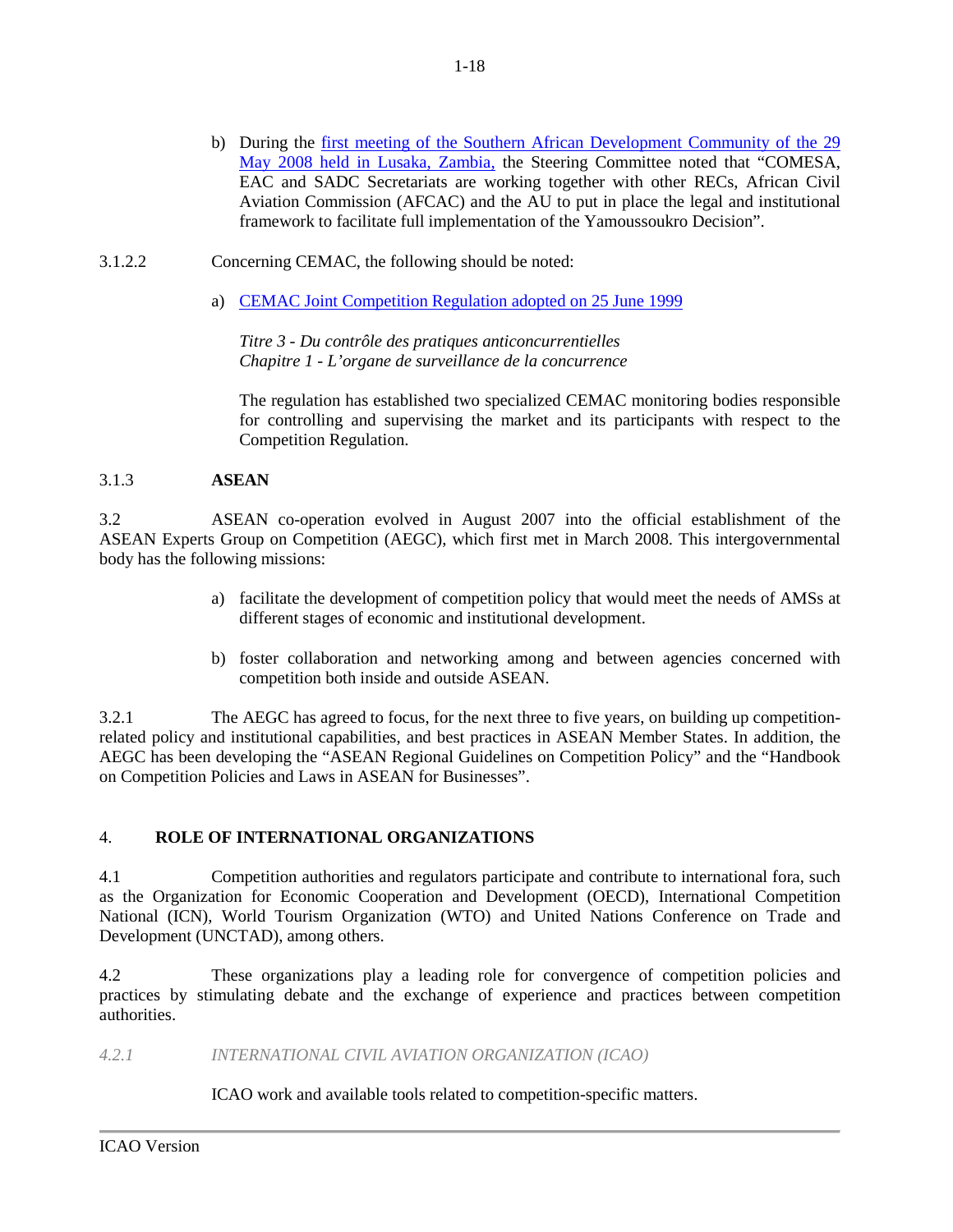The ICAO Secretariat updated its policy and guidance material on competition, in particular in the following documents:

a) [Report of the Worldwide Air Transport Conference, Challenges and Opportunities of](http://www.icao.int/sustainability/Documents/Compendium_FairCompetition/InternationalOrganisations/ICAO-doc/Doc9819_en.pdf)  [Liberalization](http://www.icao.int/sustainability/Documents/Compendium_FairCompetition/InternationalOrganisations/ICAO-doc/Doc9819_en.pdf) (Montreal, 24-28 March) - Doc 9816, ATConf/5 2003

*See 2.3.3.2 ("Safeguards against anti-competitive practices") and 2.3.6. (Conclusions on State aids/subsidies)*

- b) [Doc 9626,](http://www.icao.int/sustainability/Documents/Compendium_FairCompetition/InternationalOrganisations/ICAO-doc/ICAO-Doc9626_en.pdf) Second Edition
- c) [Doc 9587](http://www.icao.int/sustainability/pages/doc9587.aspx) updated with the incorporation of the model clause on "Safeguards against anti-competitive practices".
- d) The [ICAO Template Air Services Agreements](http://www.icao.int/sustainability/Documents/Compendium_FairCompetition/InternationalOrganisations/ICAO-doc/Tasa_EN.pdf) (TASA) includes three articles on competition issues:

Article 15 of the ICAO Template Air Services Agreement (TASA) addresses "Fair Competition" and provides traditional, transitional and full liberalization versions of provisions relating to fair competition. The transitional version specifically provides that each Party can take action to eliminate all forms of discrimination or unfair competitive practices adversely affecting the competitive position of a designated airline of the other Party.

Article 18 of the TASA addresses "Safeguards" and lists various airline practices that may be regarded as possible unfair competitive practices which merit closer examination. These practices include, inter alia, charging fares which are insufficient to cover the costs of providing services and the addition of excessive capacity or frequency of services.

Article 19 of the TASA contain extensive provisions on "Competition Laws" to pave the way for their effective oversight and enforcement.

More information on the ICAO TASA may be found at: [http://www.icao.int/sustainability/pages/eap\\_ep\\_tasa.aspx](http://www.icao.int/sustainability/pages/eap_ep_tasa.aspx)

- *4.2.2 INTERNATIONAL COMPETITION NETWORK (ICN)*
- *4.2.3 ORGANISATION FOR ECONOMIC CO-OPERATION AND DEVELOPMENT (OECD)* 
	- a) Relevant information may be found on liberalization and competition intervention in regulated sectors. Country reviews of competition policy frameworks are available at: [http://www.oecd.org/regreform/sectors/countryreviewsofcompetitionpolicyframeworks](http://www.oecd.org/regreform/sectors/countryreviewsofcompetitionpolicyframeworks.htm) [.htm](http://www.oecd.org/regreform/sectors/countryreviewsofcompetitionpolicyframeworks.htm)
	- b) "Secretariat Report on the OECD/ICN Survey on International Enforcement Cooperation".